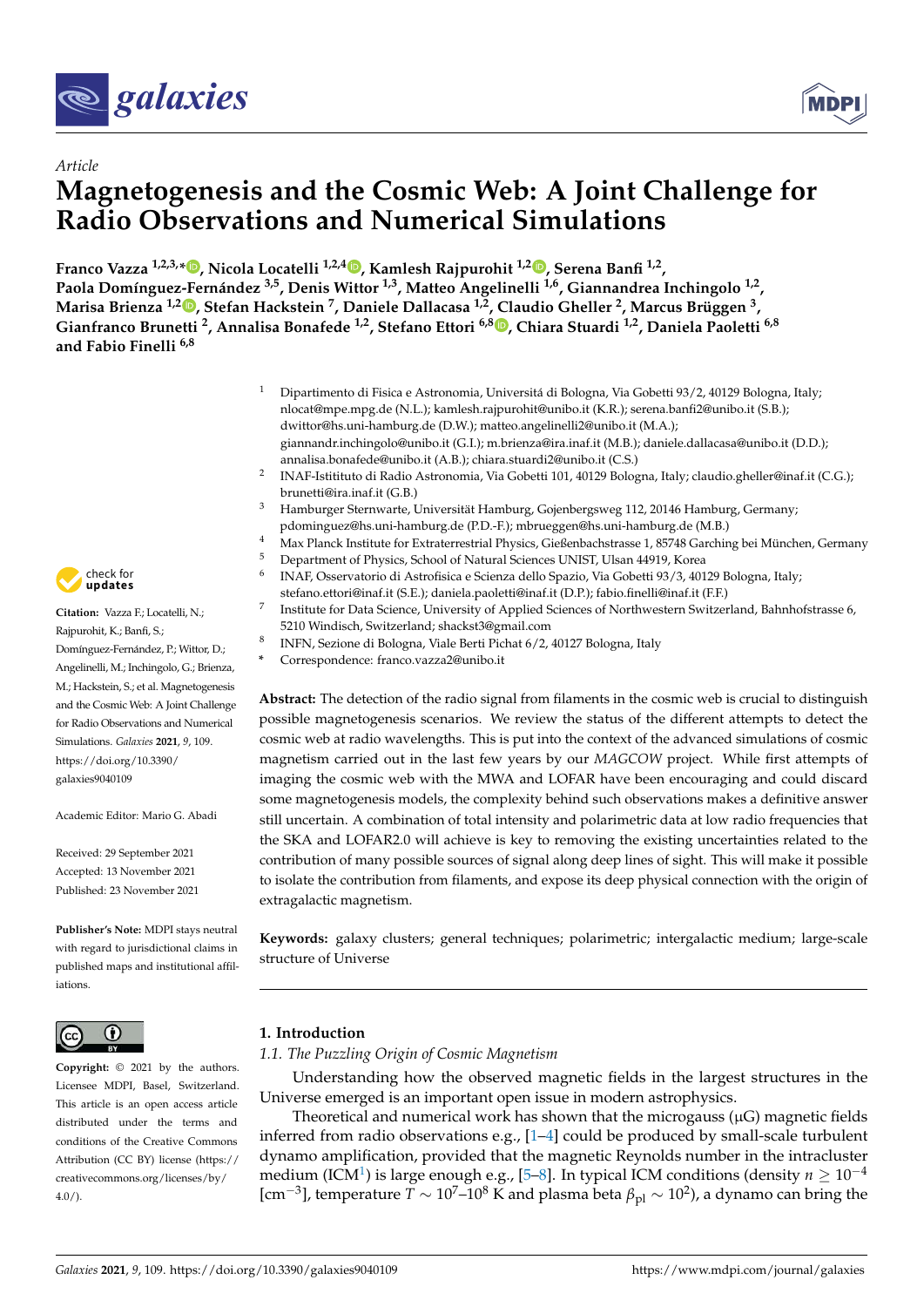magnetic energy density close to equipartition with the turbulent plasma kinetic energy in galaxy clusters. A small-scale dynamo also erases the memory of the initial magnetic field level, as verified by direct numerical simulations e.g., [\[9](#page-18-4)[–17\]](#page-18-5). While all previous results are based on ideal magneto-hydrodynamical (MHD) simulations, kinetic simulations have recently started to explore the more realistic situation of weakly collisional plasmas. They confirmed the action of a dynamo but also highlighted the important role of Prandtl number variations on the initial magnetisation value and of kinetic instabilities e.g., [\[18–](#page-18-6)[20\]](#page-18-7).

Regardless of the exact nature of the small-scale dynamo process in the ICM, a nonzero *seed magnetic field* is necessary for the dynamo to start. Then, different sources and mechanisms to generate and amplify magnetic fields in diluted cosmic plasmas are viable. At present, we still do not know whether the observed fields have mostly a "primordial" origin (meaning they are the result of processes that happened soon after the Big Bang) or are connected to the evolution of galaxies and of their black holes.

Several processes might have created truly *primordial* seed fields, either during inflation by breaking the conformal invariance for the electromagnetic field, or by coupling it to other light fields and generating helicity e.g., [\[21–](#page-18-8)[23\]](#page-18-9). In the post-inflationary epoch, a causal process could lead to the production of large amplitudes and small (below the size of the Hubble radius at the generation time) coherence lengths [\[24](#page-18-10)[–26\]](#page-18-11). Recently, the first pilot cosmological simulations for the evolution of helical magnetic fields have been presented by [\[27\]](#page-18-12). Assessing whether primordial magnetic fields were present at the epoch of the Cosmic Microwave Background (CMB) is important as they impact the Big Bang Nucleosynthesis, alter CMB anisotropies patterns and affect angular power spectra in temperature and polarisation e.g., [\[28](#page-18-13)[–30\]](#page-18-14).

Alternatively, or in addition, magnetic field seeds may have been injected by feedback events following the overcooling of gas onto the massive halos as well as the formation of stellar populations and supermassive black holes (SMBH). Such *astrophysical* sources can seed magnetic fields in cosmic structures at low redshift  $(z \leq 10)$ , in an inside-out fashion which starts from galaxies: star formation drives winds of magnetised plasma into the circumgalactic medium e.g., [\[31](#page-18-15)[–35\]](#page-19-0) as well as into voids [\[36\]](#page-19-1). Jets and winds from active galactic nuclei (AGN) can magnetise the central regions of clusters and groups e.g., [\[37,](#page-19-2)[38\]](#page-19-3) and affect the transport of heat, entropy, metals and cosmic rays during the formation of cosmic structures e.g., [\[39\]](#page-19-4).

Somewhat in between primordial and astrophysical scenarios, additional processes such as the "Biermann-battery" mechanism [\[40\]](#page-19-5), aperiodic plasma fluctuations in the intergalactic plasma [\[41\]](#page-19-6), resistive mechanisms [\[42\]](#page-19-7), ionization fronts around the first stars [\[43,](#page-19-8)[44\]](#page-19-9) or even the accretion of magnetic monopoles at the formation of primordial black holes [\[45\]](#page-19-10) might provide additional seed magnetic fields.

Overall, it is fair to say that the present uncertainty in the amplitude of seed fields in the Universe, based on theory, is uncomfortably large. Basically, it allows for primordial fields with amplitudes in the range of  $\sim 10^{-34}$ – $10^{-9}$  G e.g., [\[22,](#page-18-16)[46,](#page-19-11)[47\]](#page-19-12). A recent survey of astrophysical seeding scenarios, with state-of-the-art cosmological MHD simulations, has inferred a lower limit of *B*  $\sim 10^{-31}$  G for the magnetisation of voids [\[48\]](#page-19-13). Other limits have been suggested by modelling magnetic effects on CMB anisotropies from magnetically induced perturbations on post-recombination heating e.g., [\[49\]](#page-19-14). Such very low bounds seem to be incompatible with the absence of detected Inverse Compton Cascade emission from blazars e.g., [\[50–](#page-19-15)[54\]](#page-19-16), which yields limits of  $\sim$ 10<sup>–16</sup> G<sup>[2](#page-17-1)</sup>. Other stringent limits have been suggested by modelling magnetic effects on post-recombination heating e.g., [\[57](#page-19-17)[–59\]](#page-19-18) or by the small-scale baryonic density fluctuation induced by primordial magnetic fields, which would alter CMB anisotropies by promoting to inhomogeneous recombination and heating e.g., [\[60](#page-19-19)[–62\]](#page-19-20). Recent limits for the average present-day magnetisation of the Universe have also been derived by the level of excess in diffuse radio emission detected by ARCADE2 and EDGES 21cm line experiments, yielding ≤10−3–0.3 nG depending on the unknown spectral index of primordial seed fields [\[63\]](#page-19-21).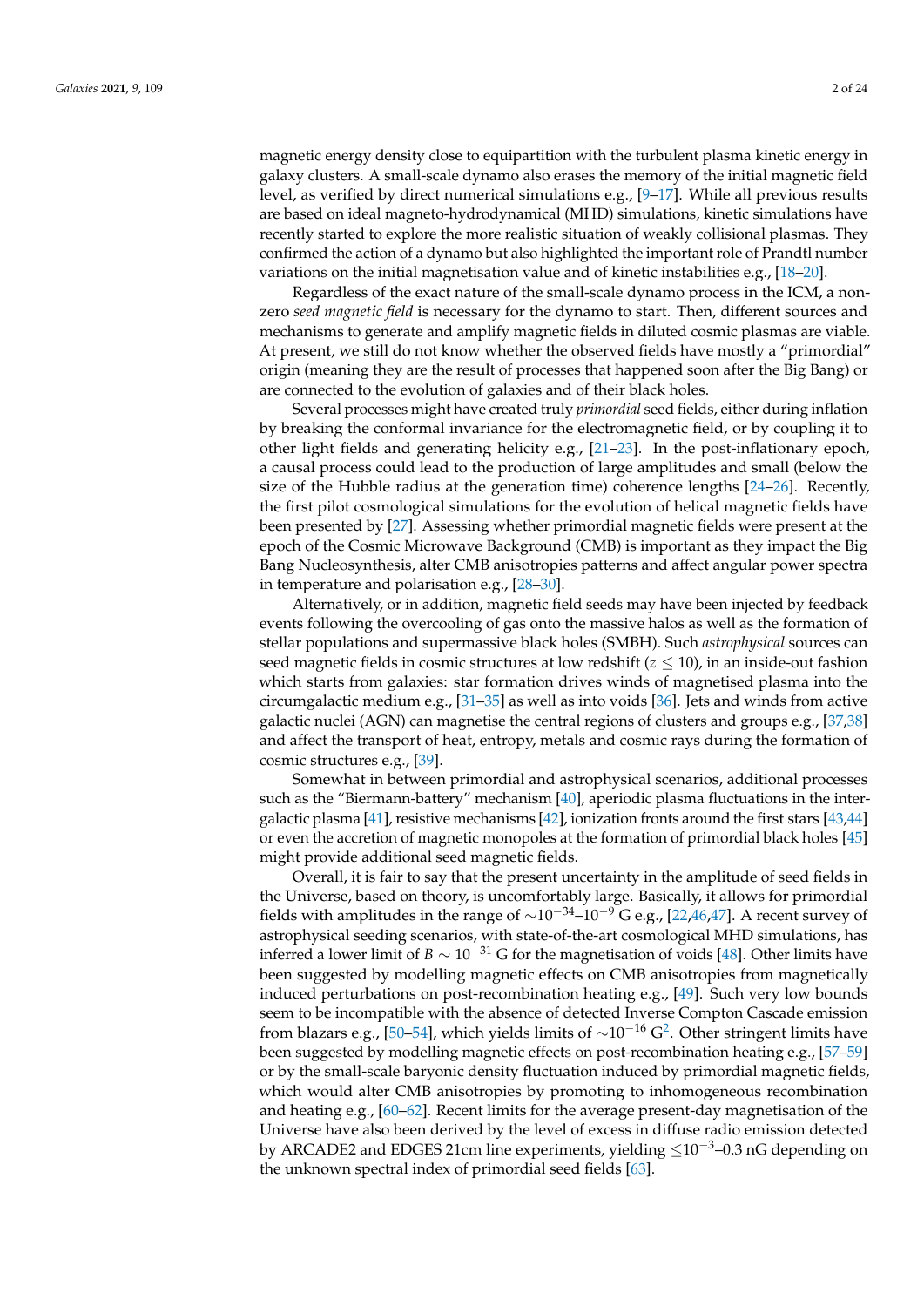#### <span id="page-2-0"></span>*1.2. The Magnetic Cosmic Web and Its Radio Observations*

In the present situation, any significant detection of, or constraints on, magnetic fields beyond the scale of galaxies and galaxy clusters will have the potential of discriminating between different hypotheses for the origin of cosmic magnetism. Previous work has shown that the radio signatures of drastically different magnetic field scenarios would leave very different imprints in Faraday Rotation and/or synchrotron emission from the magnetised cosmic web [\[33](#page-18-17)[,64](#page-19-22)[,65\]](#page-19-23), in regions where small-scale dynamo is not expected to operate, due to the different local plasma conditions there e.g., [\[66,](#page-20-0)[67\]](#page-20-1).

In the (numerically) simple scenario in which magnetic fields were already in place at very early cosmic epochs, and got later advected, compressed and amplified up to the observed values within galaxy clusters and groups, we expect that the three-dimensional distribution of the magnetic cosmic web pretty much follows that of the matter cosmic web.

Figure [1](#page-3-0) shows a volume rendering<sup>[3](#page-17-2)</sup> of baryon gas density and magnetic fields in one of the largest *MAGCOW* simulations (and cosmological MHD simulations in general), i.e., a comoving 100 $^3$  Mpc $^3$  volume simulated with 2400 $^3$  cells and dark matter particles, for a constant spatial comoving resolution of 41.6 kpc and assuming a simple uniform seed magnetic field of  $B_0 = 0.1$  nG comoving, seeded at the beginning of the run ( $z = 40$ ). For further analysis of this simulation, see [\[68–](#page-20-2)[71\]](#page-20-3). Spectacular threads of magnetic fields that trace the underlying matter distribution of the cosmic web are clearly seen in the image. These fields are the result of an initially uniform magnetic field distribution that has been compressed by the matter field. Given that the isotropic adiabatic compression of magnetic field lines increases the strength by  $|B| \propto (\rho/\langle \rho \rangle)^{2/3}$  (where  $\rho$  is the gas density and  $\langle \rho \rangle$  is the gas mean density) in the absence of dynamo amplification the range of amplitude in magnetic field strength is smaller than the range of gas densities across the cosmic web. We anticipate that, in astrophysical scenarios, on the other hand, the distribution of magnetic fields is much more confined closer to the high density peaks of the cosmic web e.g., [\[65\]](#page-19-23).

The diffuse gas in the cosmic web, especially in the low redshift Universe  $(z \leq 1)$ , has not been imaged in X-ray, owing to the scarcity of detectable X-ray photons from the warm-hot intergalactic medium e.g., [\[72,](#page-20-4)[73\]](#page-20-5). The exceptions are attempts involving massive galaxy clusters [\[74,](#page-20-6)[75\]](#page-20-7), or stacking techniques [\[76\]](#page-20-8). In the radio band, the situation may be less challenging because cosmic filaments are surrounded by strong accretion shocks e.g., [\[77](#page-20-9)[,78\]](#page-20-10), which may also accelerate cosmic rays and produce synchrotron emission e.g., [\[64](#page-19-22)[,79](#page-20-11)[–81\]](#page-20-12).

In the last few years, a new low-frequency radio telescope have detected magnetic fields beyond the scale of galaxy clusters. In several cases, our *MAGCOW* simulations were used to quantify the implications of such limits, and turn them into constraints on the different models of cosmic magnetism. Table [1](#page-4-0) gives an (incomplete) overview of relevant estimates or limits on the magnetisation of the cosmic web at different scales, for a very heterogeneous collection of observations.

First, a few short (≤3 Mpc) and overdense ( $\rho ~\sim ~ 50-10^2 \langle \rho \rangle$ ) filaments between pre-merging clusters were detected by LOFAR-High Band Antenna (HBA): in Abell 399- Abell 401 [\[82\]](#page-20-13) and Abell 1758A and B [\[83\]](#page-20-14). The modelling of the steep spectrum ( $\alpha \leq -1.3$ , *where I*(*v*) ∝ *v*<sup>*α*</sup>) emission in Abell 399-Abell 401, which currently prefers a scenario based on turbulent re-acceleration of fossil relativistic electrons, suggested volume-filling ∼0.5 µG magnetic fields [\[84\]](#page-20-15). A similar case, albeit more internal to the cluster volume, appears to be the bridge connecting the halo and relic region in the Coma cluster, whose recent LOFAR-HBA observation has also been modelled with our simulations [\[85\]](#page-20-16).

On the other hand, LOFAR-HBA observations of two clusters connected by longer filaments (∼10–20 Mpc, which are expected to enclose a  $ρ \sim 5-50$  ( $ρ$ ) gas overdensity) could not detect diffuse radio emission, suggesting  $a \le 0.25 \mu G$  upper limit for the magnetisation of such extended filaments, under the hypothesis that relativistic electrons are accelerated by structure formation shocks here [\[86\]](#page-20-17).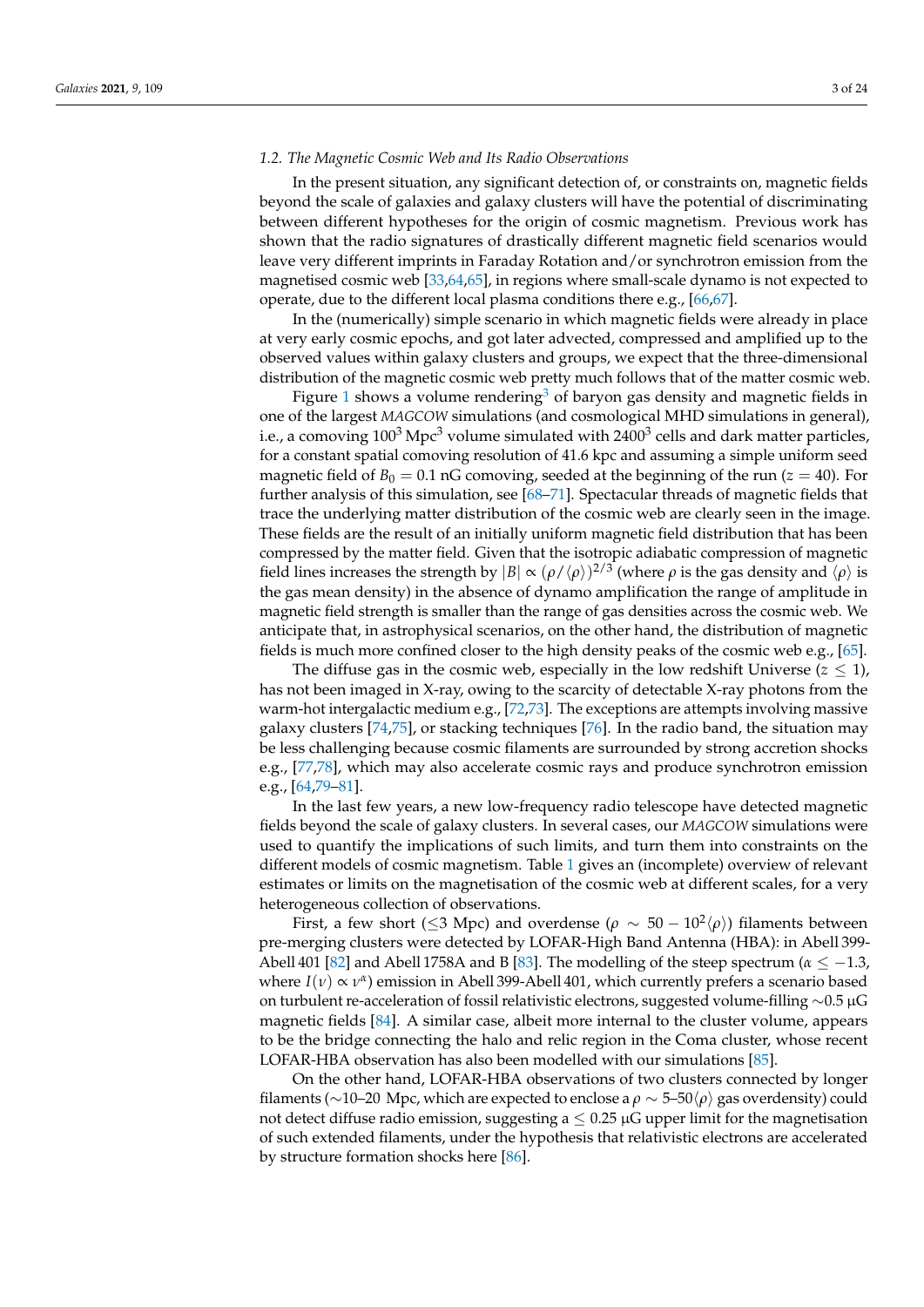<span id="page-3-0"></span>

**Figure 1.** Three-dimensional volume rendering of the gas density and of the magnetic field strength in one of the largest *MAGCOW* simulations of a primordial seed field ( $B_0 = 0.1$  nG comoving) evolved in a 100<sup>3</sup> Mpc<sup>3</sup> volume using simulated with 2400<sup>3</sup> cells and dark matter particles.

On even larger scales, upper limits on the amplitude of magnetic fields have been statistically derived from the lack of detection of the cross-correlated signal between the large-scale distribution of galaxies in optical and IR surveys, and MWA surveys, which was used to suggest a  $\leq 0.1 \mu$ G upper limit on the average magnetisation of the  $z \leq 0.1$ cosmic web surrounding halos, i.e.,  $\rho \sim 10-10^2 \langle \rho \rangle$  [\[87,](#page-20-18)[88\]](#page-20-19).

Finally, Ref. [\[70\]](#page-20-20) have made a statistical detection of the diffuse radio emission between pairs of halos separated by ≤15 Mpc, with the stacking of 390,808 pairs of luminous red galaxies identified in the Sloan Digital Sky Survey Data Release 5 and observed at four different radio frequencies (from 50 to 120 MHz) using the the GLEAM survey with MWA and with the Owens Valley Radio Observatory Long Wavelength Array. The reported detection is at the ∼5*σ* level, has a spectral index of *α* ≈ −1.0 and appears difficult to explain with any known population of radio galaxies and AGN. Based on the analysis of our *MAGCOW* simulations, the emission was suggested to be compatible with a diffuse magnetic field in filaments, in the ∼10–20 nG ballpark for a typical expected gas density in the  $\rho \sim 5{\text -}50\langle \rho \rangle$  range.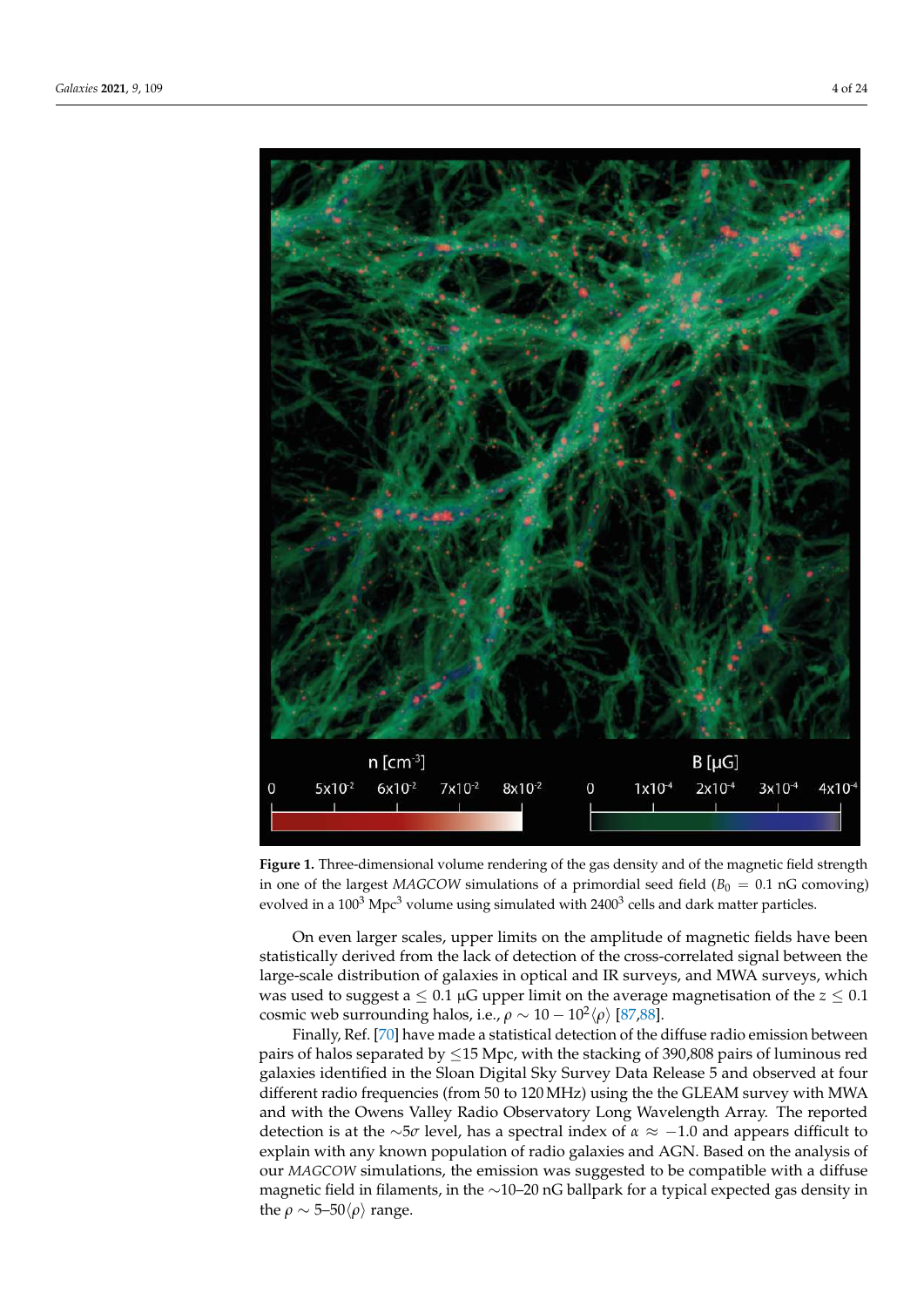However, building a consistent mock statistical analysis with simulations is far from trivial, and more recent work using the same *MAGCOW* simulations has suggested that it is difficult to reproduce the same excess signal from cluster pairs, if all outliers are removed [\[89\]](#page-20-21).

A way to overcome sensitivity limitations of total intensity in radio observations is to use the Faraday Rotation Measure (RM) along the line-of-sight to a polarised background radio source. This can be used to perform a tomography of the cosmic web, with a fine grid of background sources e.g., [\[90](#page-20-22)[,91\]](#page-20-23). Fully exploiting this method currently suffers from the lack of large and dense grids of polarised sources, which should become available with the SKA [\[67\]](#page-20-1). Early attempts to constrain extragalactic magnetic fields statistically have set very high upper limits at the level of  $0.3-7 \mu$ G e.g., [\[91–](#page-20-23)[93\]](#page-21-0). Later work by [\[94\]](#page-21-1) used the (lack of) evolution of RM in sources observed with the NRAO VLA Sky Survey (NVSS) to infer much lower, 0.65–1.7 nG limits for the extragalactic magnetic fields. More recently, Ref. [\[95\]](#page-21-2) claimed the detection of the RM contribution by filaments overlapping the polarised emission by a giant radio galaxy using LOFAR-HBA.

By cross-correlating the RM signal of 1742 radio galaxies in the NVSS [\[96\]](#page-21-3) with the distribution of optical and IR  $z \leq 0.5$  galaxies, Ref. [\[97\]](#page-21-4) recently measured a  $\leq 3.8$  rad/m<sup>2</sup> upper bound to the RM contribution of the magnetised cosmic web, which may suggest  $a \leq 30$  nG upper limit on the magnetisation of the cosmic web on 1–2.5 Mpc scales  $(\rho \sim 5-50\rho)$ ).

The excess RM between random pairs of extended radio galaxies can be used to constrain the amplitude of intergalactic magnetic fields. This is done by comparing the ∆*RM* difference, as a function of angular scale, between physically related pairs of extended radio galaxies, and random associations of radio lobes [\[98](#page-21-5)[,99\]](#page-21-6). In particular, Ref. [\[100\]](#page-21-7) found that the RM difference between random and physical pairs of 349 radio galaxies observed with LOFAR-HBA was  $|\Delta RM^2|$  ≤ 1.9 rad<sup>2</sup>/m<sup>4</sup>. Such a difference constrains the magnetisation of cosmic matter to  $\leq 4$  nG for field with a coherence length  $\leq Mpc$ , and  $\rho \sim 1-10\langle \rho \rangle$ .

Finally, more indirect constraints on the amplitude of magnetic fields on the largest scales have been inferred from the Cosmic Microwave Background (see Section [1.1\)](#page-0-0). These can be turned into an estimate on the current magnetisation of voids, under the reasonable hypothesis of ideal MHD and lack of other sources of magnetisation in the very low density Universe ( $\rho \sim 10^{-2} - 1\langle \rho \rangle$  $\rho \sim 10^{-2} - 1\langle \rho \rangle$  $\rho \sim 10^{-2} - 1\langle \rho \rangle$ ). See Table 2 for a summary of observational limits on cosmic magnetic fields.

In Section [3,](#page-6-0) we will attempt to translate such measurements into constraints on extragalactic magnetic fields on different scales, with the strong caveat that each different measurement comes from very different selection functions, class of sources and redshift selection. They are also very differently affected by cosmic foregrounds, background and observational limitations. In Section [4,](#page-14-0) we present our conclusions and put them in the broader context of the aim to find the origin of cosmic magnetism.

<span id="page-4-0"></span>**Table 1.** (Incomplete) list of recent and relevant measures or upper limits that attempted to detect magnetic fields on extragalactic scales, together with the estimated overdensity range they refer to.

| Observation                             | Estimate on $ B $                         | <b>Approx. Density Range</b>                     | Instrument(s)          |             |
|-----------------------------------------|-------------------------------------------|--------------------------------------------------|------------------------|-------------|
| Sync.in cluster bridges                 | $\sim$ 0.2–0.5 µG                         | $\rho/\langle \rho \rangle \sim 50-200$          | LOFAR-HBA (120 MHz)    | [82, 84]    |
| Sync. in cluster pairs                  | $<$ 0.25 $\mu$ G                          | $\rho/\langle \rho \rangle \sim 5\text{-}50$     | LOFAR-HBA (120 MHz)    | [86]        |
| Optical-radio cross-corr.               | $<$ 0.25 $\mu$ G                          | $\rho/\langle \rho \rangle \sim 10\text{--}10^2$ | MWA-EoR0 (180 MHz)     | [87, 88]    |
| Sync. stacking of cluster pairs         | $\sim$ 10–20 nG                           | $\rho/\langle \rho \rangle \sim 5\text{-}50$     | MWA+LWA (50-120 MHz)   | [70]        |
| $\Delta RM(\theta)$ of radio gal. pairs | $<$ 40 nG                                 | $\rho/\langle \rho \rangle \sim 1\text{-}10$     | VLA-NVSS (1400 MHz)    | [98]        |
| $\Delta RM(\theta)$ of radio gal. pairs | $<$ 4 nG                                  | $\rho/\langle \rho \rangle \sim 1\text{-}10$     | LOFAR-HBA (120 MHz)    | [99, 100]   |
| RM cross-correlation                    | $<$ 30 nG                                 | $\rho/\langle \rho \rangle \sim 1\text{-}10$     | VLA-NVSS (1400 MHz)    | $[97]$      |
| Excess RM across z                      | $\leq 1.7$ nG                             | $\rho/\langle \rho \rangle \sim 1$               | VLA-NVSS (1400 MHz)    | [94]        |
| CMB anisotropies T&P                    | $<$ 2.8 nG                                | $\rho/\langle \rho \rangle \sim 1$               | PLANCK2018+BK15+SPTPol | [49]        |
| CMB heating                             | $<$ 0.83 nG                               | $\rho/\langle \rho \rangle \sim 1$               | PLANCK-2015            | [59]        |
| Excess Sync. Radiation                  | $\leq 10^{-3} - 3.7$ nG                   | $\rho/\langle \rho \rangle \sim 1$               | ARCADE2+LW1 (78 MHz)   | [63]        |
| Blazar Inv. Compton                     | $>$ 10 <sup>-7</sup> –10 <sup>-5</sup> nG | $\rho/\langle \rho \rangle \sim 10^{-2} - 1$     | VERITAS, HAWC, FERMI   | $[50 - 54]$ |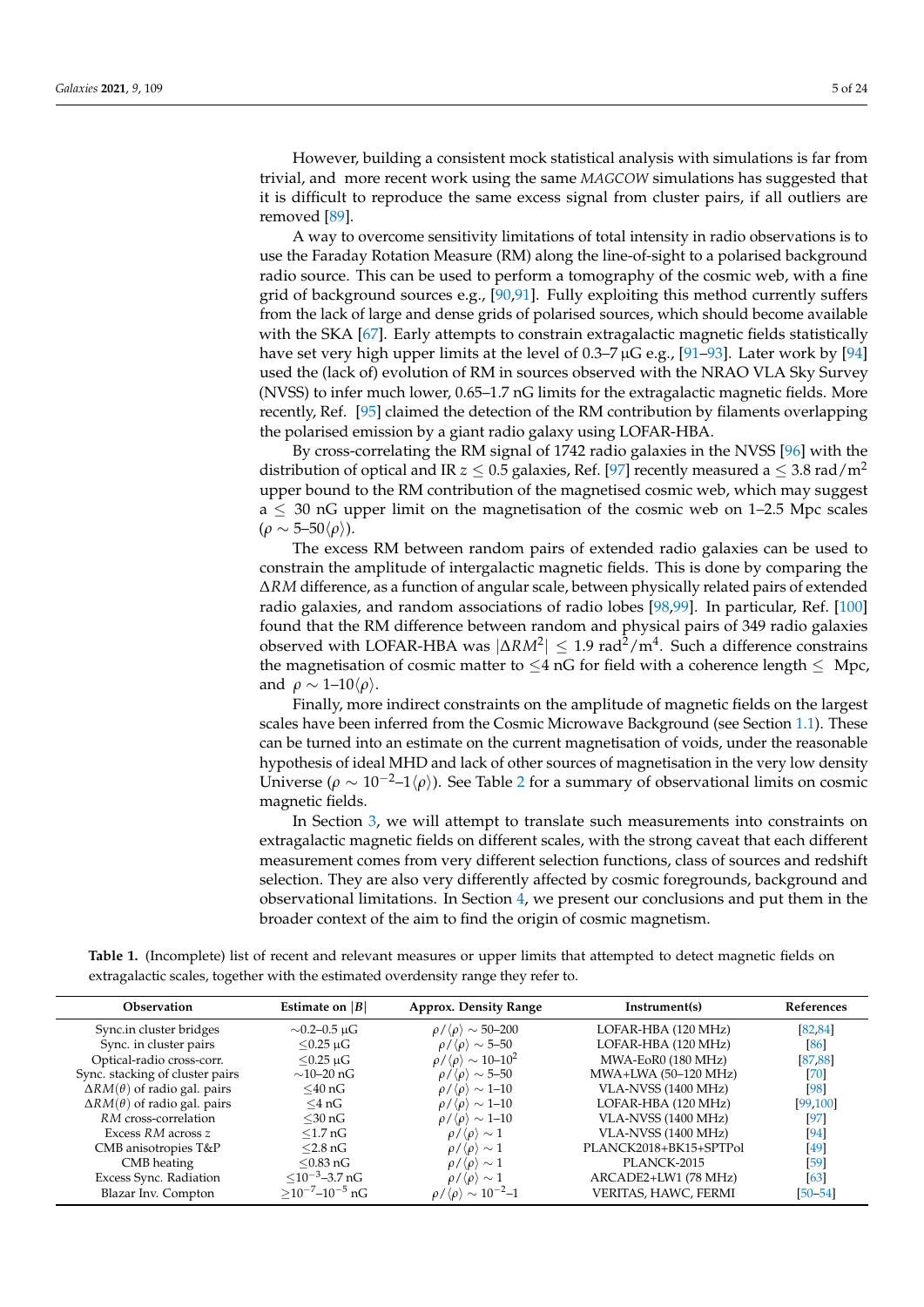| $N_{\text{grid}}$ | $\Delta x$<br>[kpc] | $L_{\rm box}$<br>[Mpc] | Astroph. Seeding        | Initial $B_{\text{Mpc}}$<br>$\lfloor nG \rfloor$ | $\alpha_B$                   | Sub-Grid Dynamo | ID                 |
|-------------------|---------------------|------------------------|-------------------------|--------------------------------------------------|------------------------------|-----------------|--------------------|
| $1024^3$          | 83.3                | 85                     | no                      | 1.0                                              | $\qquad \qquad \blacksquare$ | no              | P                  |
| $1024^3$          | 83.3                | 85                     | no                      | $10^{-9}$                                        | $\overline{\phantom{0}}$     | dynamo mod.1    | DYN <sub>5</sub>   |
| $1024^3$          | 83.3                | 85                     | stellar feedback        | $10^{-9}$                                        | -                            | no              | CSF <sub>2</sub>   |
| $1024^3$          | 83.3                | 85                     | stellar & SMBH feedback | $10^{-9}$                                        | $\overline{\phantom{0}}$     | no              | CSFBH <sub>2</sub> |
| $1024^3$          | 83.3                | 85                     | no                      | 0.1                                              |                              | dynamo mod.2    | <b>P01</b>         |
| $1024^3$          | 83.3                | 85                     | no                      | 1.87                                             | $-1.0$                       | dynamo mod.2    | CMB2               |
| $1024^3$          | 83.3                | 85                     | no                      | 0.35                                             | 0.0                          | dynamo mod.2    | CMB <sub>3</sub>   |
| $1024^3$          | 83.3                | 85                     | no                      | 0.042                                            | 1.0                          | dynamo mod.2    | CMB <sub>4</sub>   |

<span id="page-5-0"></span>**Table 2.** Main parameters of *MAGCOW* runs employed in this work. All quantities given are comoving. For more details, see Section [2](#page-5-1) and Appendix [A.](#page-16-0)

#### <span id="page-5-1"></span>**2. Methods and Materials: Cosmological Simulations of the Cosmic Web**

The *MAGCOW* project, funded by a Starting Grant from the European Research Council<sup>[4](#page-17-3)</sup>, is built around the idea of exploring the origin of cosmic magnetism, through the combination of radio observations capable of probing the most rarefied cosmic regions of the Universe, and advanced numerical simulations.

Over the latest few years, we produced large simulations for the co-evolution of dark matter (DM), gas matter, supermassive black holes and stellar populations, together with their associated magnetic fields, in an expanding space-time, with customized versions of the *ENZO* code [\[101\]](#page-21-8).

This paper is not meant to be too detailed on the numerical subtleties of our simulations, which have been documented elsewhere [\[102](#page-21-9)[–105\]](#page-21-10). Here, we review the most relevant physical aspects of the models examined in our old and new runs, and refer to the Appendix [A](#page-16-0) for a more complete overview of the numerical details and code implementation specifics.

A first large set of (25) simulations has been already described in detail in [\[65\]](#page-19-23). In this contribution, we also include the results from more recent re-simulations, tailored to improve the comparison with new observational results.

All models use some prescription for the seeding of magnetic fields, either at the start of the simulation, mimicking primordial mechanisms, or during the simulation, mimicking astrophysical generation of magnetic fields.

The older simulations included in this paper are (for consistency, we keep the same naming given in previous papers):

- P: a baseline primordial model in which we initialised a spatially uniform  $B_0 = 1$  nG seed field at the start of the simulation;
- DYN5: a run starting from a negligible and spatially uniform  $B_0 = 10^{-9}$  nG seed field, in which we used a sub-grid model for turbulent dynamo amplification (see Appendix [A\)](#page-16-0), for cells with a gas density  $\rho \geq 2 \langle \rho \rangle$ , i.e., basically already within filaments;
- CSF2: a run including radiative cooling, star formation and feedback, starting from a negligible and spatially uniform  $B_0 = 10^{-9}$  nG seed field. Magnetic fields are released at every episode of thermal feedback from star formation (with a fixed small conversion efficiency per event,  $\leq 10\%$ ), to reproduce an astrophysical seeding scenario in which winds from supernova remnant magnetise the large-scale structures.
- CSFBH2: similar to CSF2, but also including the formation, growth, merger and feedback events of supermassive black holes. In addition, in this case, magnetic energy is released by SMBH feedback events (∼10% of the feedback energy) mimicking an astrophysical seeding scenario in which active galactic nuclei magnetise large-scale structures. The model parameters for baryon physics were tuned in previous work to reproduce cosmic star formation history and galaxy groups/clusters scaling relations (see Appendix [A\)](#page-16-0).

The new runs are introduced here for the first time: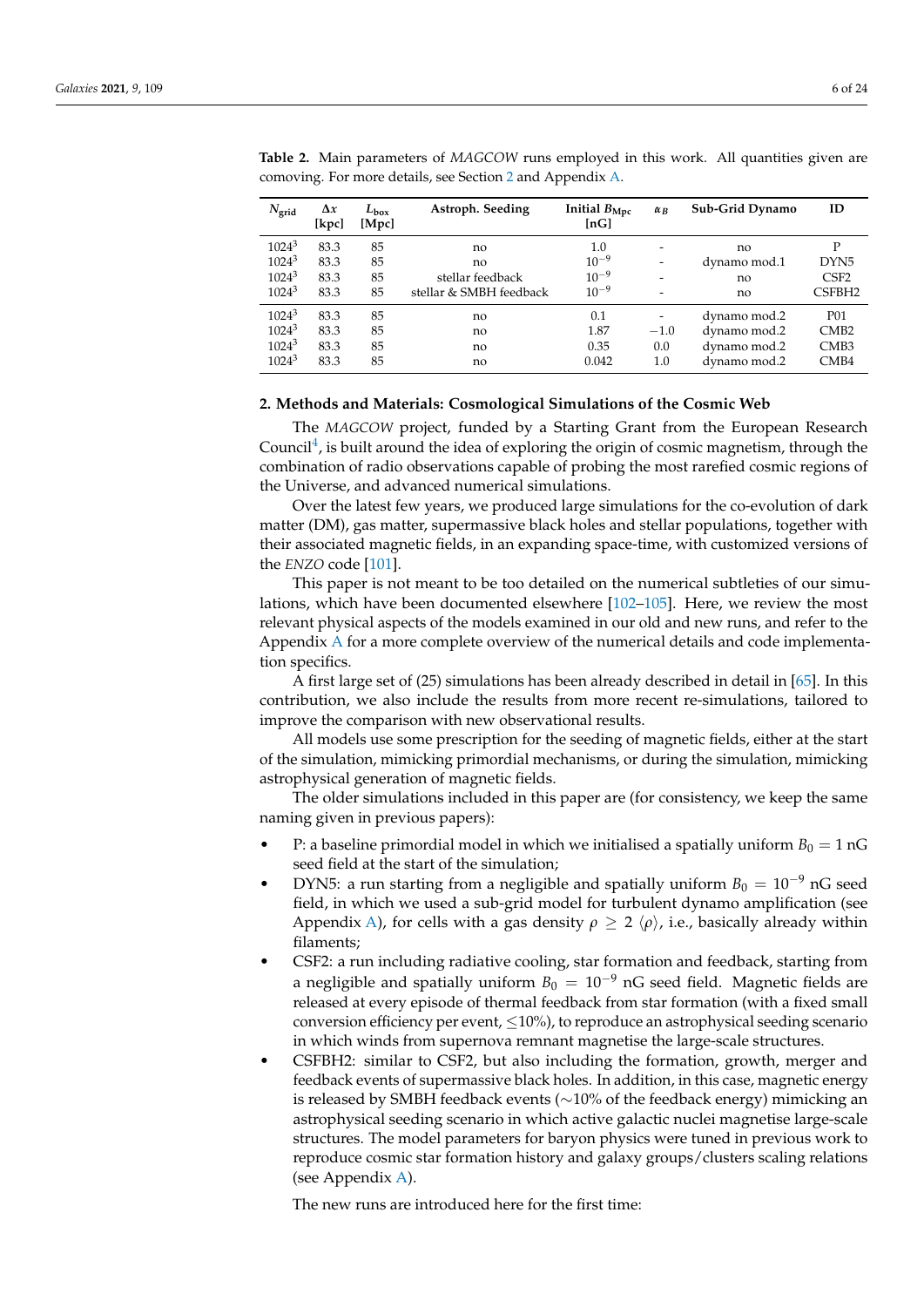- P01: a simple primordial model in which we initialised a spatially uniform  $B_0 = 0.1$  nG seed field at the start of the simulation, and in which we allowed for the sub-grid dynamo amplification of magnetic fields only for cells with a gas density *ρ*  $\geq$  50  $\langle \rho \rangle$ , which approximately marks region within the virial radius of halos, where turbulence is predicted to be well developed and mostly solenoidal [\[106\]](#page-21-11). As a further relevant difference with the "old" DYN5, the amplification efficiency is increased by a factor 10 for  $z \leq 1$ , leading to more realistic magnetic fields in low-redshift clusters and groups.
- CMB2, CMB3, and CMB4: we simulated primordial magnetic fields derived from the constraints by the Cosmic Microwave Background observations following our recent work [\[105\]](#page-21-10). In detail, the fields scale dependence is described by a power law spectrum:  $P_B(k) = P_{B0}k^{\alpha}$  characterised by a constant spectral index and an amplitude, commonly referred by smoothing the fields within a scale  $\lambda = 1$  Mpc, and therefore in the remainder of the paper we will use  $B_{\text{Mpc}}$  to refer to the smoothed magnetic field amplitude. In this work, we used the three models outlined in [\[105\]](#page-21-10), which resulted as the least challenged by low-redshift radio observations of the cosmic web: we assumed  $\alpha = -1.0$  (CMB2), 0.0 (CMB3) and 1.0 (CMB4) and  $B_{Mpc} = 1.87$ , 0.35 and 0.042 nG (comoving), respectively. All runs also adopted the same run-time sub-grid model for dynamo amplification, as in the P01 model.

Table [2](#page-5-0) summarises all relevant parameters of our runs and more information is given in the Appendix [A.](#page-16-0)

All runs assumed a ΛCDM cosmological model, with density parameters  $\Omega_{BM} = 0.0478$ ,  $\Omega_{\rm DM} = 0.2602$ ,  $\Omega_{\Lambda} = 0.692$ , and a Hubble constant  $H_0 = 67.8$  km/s/Mpc [\[107\]](#page-21-12). Runs were started at  $z = 40$  and have the constant spatial resolution of 83.3 kpc/cell (comoving) and the constant mass resolution for DM of  $m_{\text{dm}} = 6.19 \times 10^7 M_{\odot}$  per particle.

Our simulations are limited to the ideal MHD scenario, meaning that the resistive dissipation of magnetic fields, kinetic plasma effects and other features connected with the departure from the single fluid model cannot be accounted for. Although it is fair to say that these phenomena have been scarcely studied in the very low-density regime which we are mostly concerned with here. The numerical work that investigated non-ideal MHD effects reported negligible differences compared to ideal MHD in the periphery of galaxy clusters, or in even more rarefied environments e.g., [\[108,](#page-21-13)[109\]](#page-21-14).

## <span id="page-6-0"></span>**3. Results**

We start by looking at the statistical distribution of magnetic field strength as a function of gas overdensity, (|*B*|, *ρ*/h*ρ*i). This was measured at *z* = 0.02 in the old *MAGCOW* runs presented in Section [2,](#page-5-1) which are the first four panels in Figure [2.](#page-7-0) Each pixel in the phase diagram is weighted by the relative gas mass fraction. We overlay onto the various phase distributions the approximate constraints that can be derived from observations, according to our best estimate of the gas overdensity along the line-of-sight which is mostly probed by each observation, as in Section [1.2.](#page-2-0)

As expected, most cosmic environments carry the memory of magnetic seeding and show very different trends. For example, in sheets and low-density filaments,  $\rho \sim \langle \rho \rangle$ , most of gas matter in the P model carries memory of the seed field, having *B* ∼ 1 nG. This is significantly lower in the DYN5 model owing to the partial effect of dynamo amplification here, which is assumed to operate even in very low density regimes. In the astrophysical scenarios (CSF2 and CSFBH2), the average magnetisation is much lower ( $\leq 0.01$  nG) and there is a ∼6 order of magnitude spread in the possible values of |*B*|. The latter depends on the proximity of cells to a nearby source of magnetisation. Such differences persist in the denser environment of cluster outskirts, where the magnetic field strengths are better approximated by the adiabatic  $|B| \propto (\rho / \langle \rho \rangle)^{2/3}$  relation.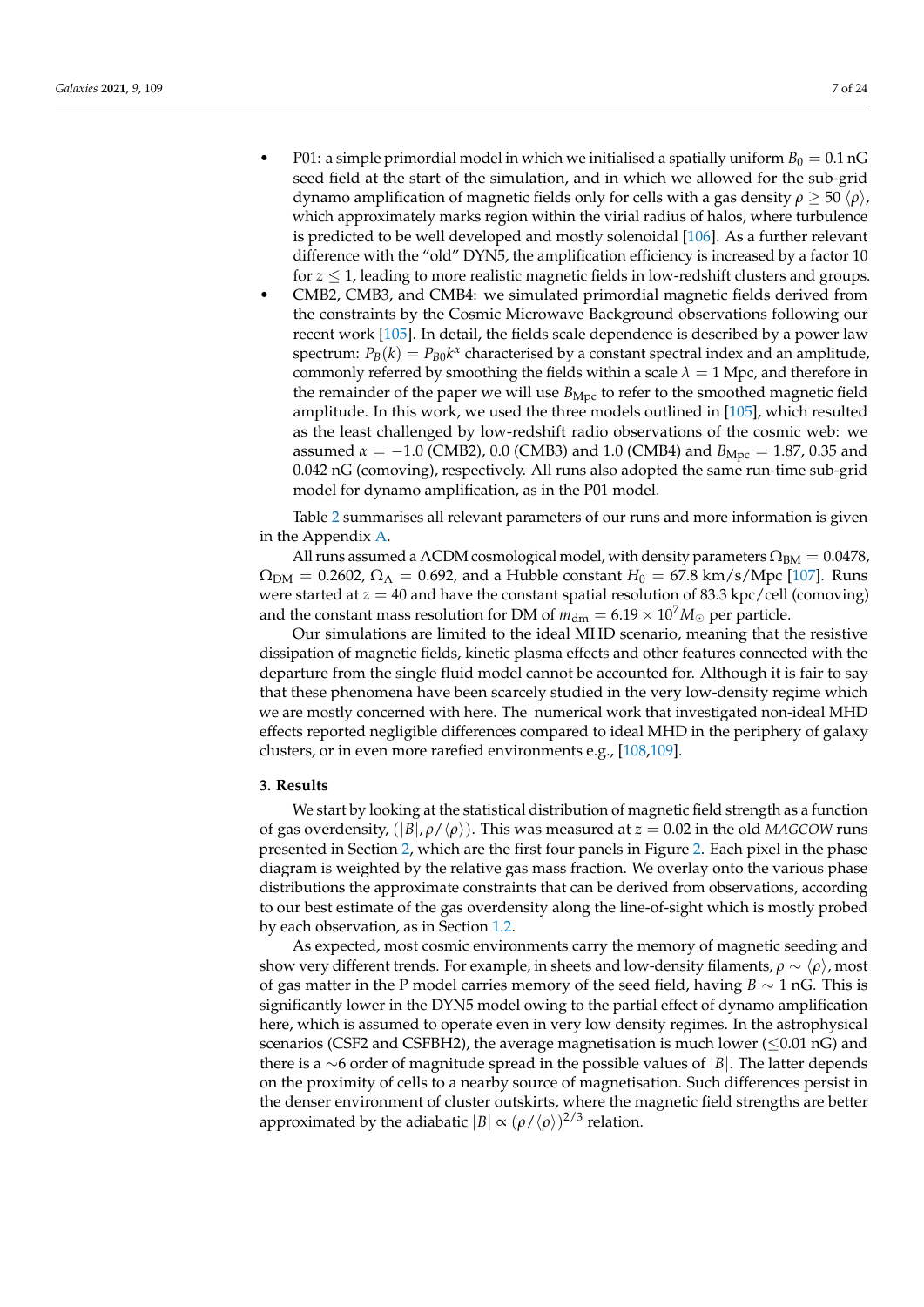<span id="page-7-0"></span>

**Figure 2.** Phase diagrams  $(|B|, \rho / \langle \rho \rangle)$  for all *MAGCOW* runs discussed in this paper, at  $z = 0.02$ . The contribution to each pixel is weighted by the gas mass fraction within a  $85<sup>3</sup>$  Mpc<sup>3</sup> volume. We additionally overlay the approximate range of detections and limits by current observations, as in Table [2.](#page-5-0) The dark cyan colors represent Faraday Rotation observations, the black lines synchrotron total intensity observations, the light grey lines are measurements of CMB multipoles, the pink lines are for estimates based on reionisation, and the red lines are from blazars observations. Solid lines refer to detections and dashed lines refer to non-detections.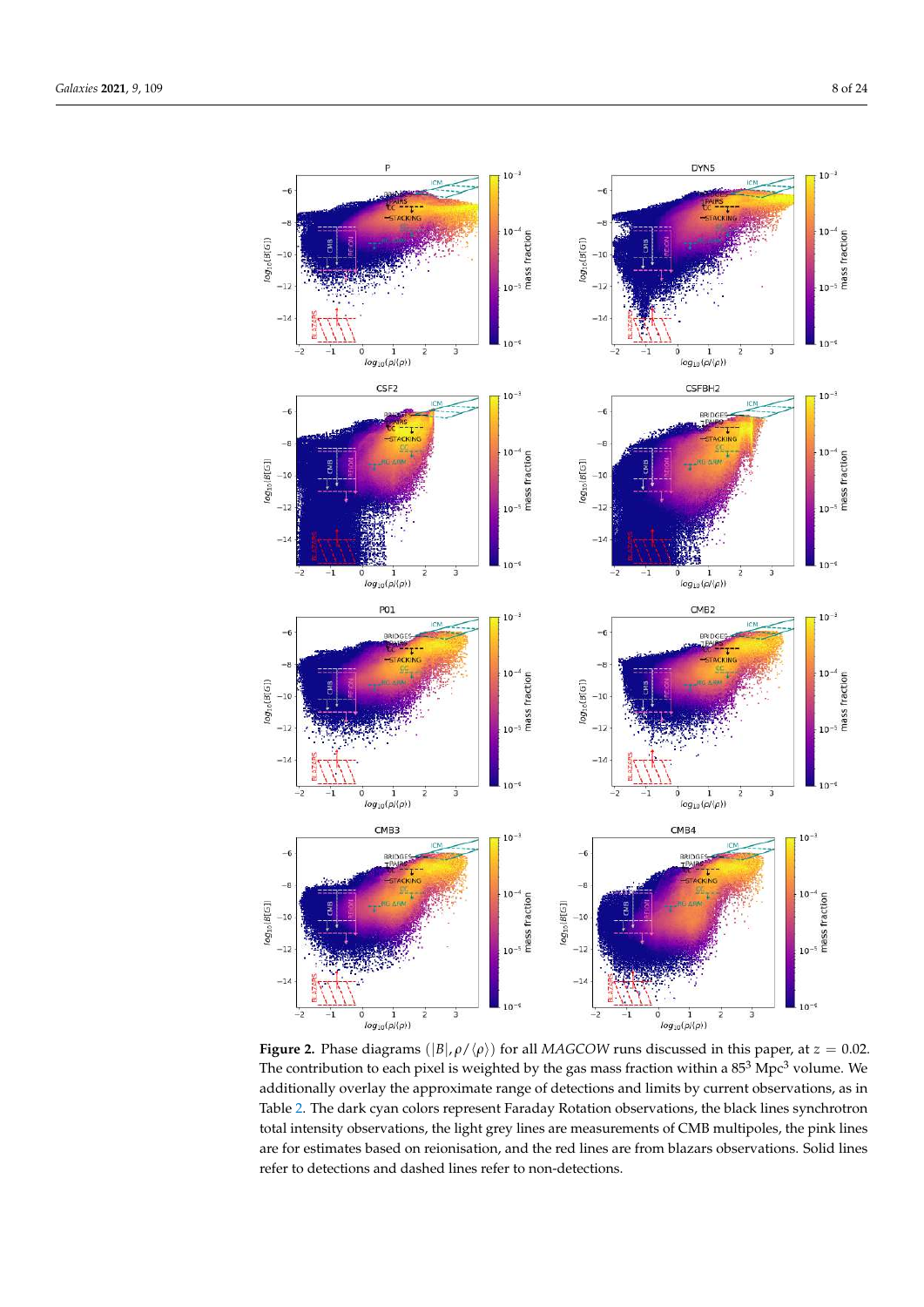On densities larger than the typical density enclosed by virialised halos, all models struggle to match the magnetisation observed in real clusters and groups (which we show using the latest compilation of RM results in galaxy clusters by [\[110,](#page-21-15)[111\]](#page-21-16)). This is due to both the lack of resolution (which is only partially compensated by the subgrid dynamo model in DYN5) and of the scarcity of big clusters of galaxies that can form in our  $85<sup>3</sup>$  Mpc<sup>3</sup> volume. The comparison with the approximate magnetic field constraints that can be derived from the observations listed in Section [1.2](#page-2-0) suggested first important trends:

- none of these simulations is optimal to simulate the ICM or intracluster bridges in detail because their modest resolution prevents us from properly resolving the "MHD scale" which is key for the development of a small-scale dynamo e.g., [\[14\]](#page-18-18). Hence, the comparison is not very informative here.
- in the very low-density Universe, the P and the DYN5 models have some tension with CMB limits. This problem is not as severe for astrophysical models. Vice versa, both CSF2 and CSFBH2 models produce a too low magnetisation in very low-density regions, in disagreement with blazar limits [\[54\]](#page-19-16).
- the non-detection of diffuse emission in cluster–cluster filaments with LOFAR-HBA [\[86\]](#page-20-17) is consistent with all models. The non-detection of the galaxy-synchrotron crosscorrelation [\[88\]](#page-20-19) is in disagreement with the primordial model as well as on the DYN5 model because an excess cross-correlated signal is to be expected, as we discussed in [\[104\]](#page-21-17).
- likewise, the upper limits on Faraday Rotation by  $[97]$ , and even more the RM difference between pairs of giant radio galaxies by [\[100\]](#page-21-7), appear hard to reconcile with the large primordial seed field of the P model, as well as with the widespread amplification of magnetic fields in filaments included in the DYN5 model.
- the stacking detection of flat spectrum synchrotron emission between pairs of halos by [\[70\]](#page-20-20) is only apparently consistent with all models. However, in that work, the detailed analysis of these simulations also showed that the DYN5 and CSFBH2 models are incapable of producing enough radio emission compatible with the observed extend of the stacking excess. In all astrophysical scenarios, some patches of high magnetic field can be found within filaments. These are typically confined to the active galaxies, from which they were released, and cannot efficiently fill the most peripheral layers of filaments, where most of the emission from the shocked gas comes from in our models.

Based on the work mentioned above, it may be tempting to conclude that a primordial model with a seed field of ∼0.5 nG (i.e., a primordial model similar to the P, but with initial amplitude down scaled by a factor ∼2) is presently favoured by the observational data. However, there are a number of caveats:

The statistical detections or limits to the radio signature of the cosmic web always come jointly with the complex removal of fore- and backgrounds, which are always present (and sometimes even dominant) on the large angular scales  $(\geq 10')$  at which most of these observations are taken. For example, the contamination by the magnetised screen of the Milky Way is always present, and can produce artefacts e.g.,  $[112]$ . The removal of radio galaxies is also particularly difficult, and assessing the contribution from the background of faint or/and unresolved sources is non-trivial e.g., [\[70\]](#page-20-20), as well as very challenging to properly include in simulations e.g., [\[71,](#page-20-3)[113\]](#page-21-19). Finally, estimates coming from synchrotron emission needs a guess on the quantity of accelerated electrons to derive the amplitude of magnetic fields, but the acceleration efficiency by cosmic shocks is largely unknown e.g., [\[114–](#page-21-20)[116\]](#page-21-21), also based on the modelling of real radio observations of cluster radio shocks e.g., [\[117–](#page-21-22)[119\]](#page-21-23). Moreover, the possible additional contribution from turbulent reacceleration operating on scales larger than cluster "bridges" is largely unconstrained [\[84\]](#page-20-15).

Motivated by the above comparison with observational constraints, to improve the simulated amplification of magnetic fields in halos, as well as to incorporate more realistic primordial seed fields as in [\[105\]](#page-21-10), we produced our new P01, CMB2, CMB3 and CMB4 runs. Their phase diagrams are given in the last four panels of Figure [2.](#page-7-0) Overall, these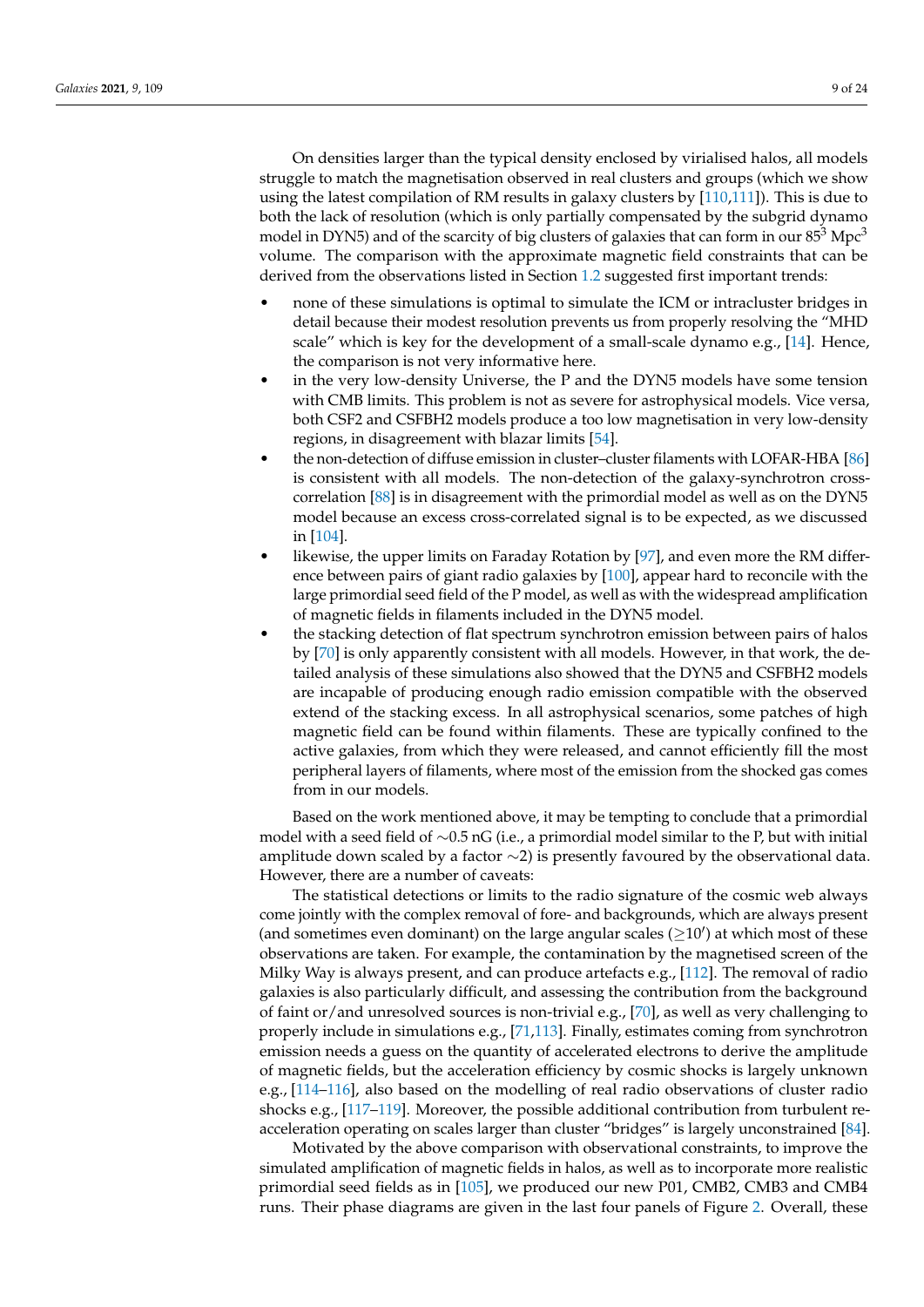models match the boundaries of observations better than the original P model. In particular, the "blue" CMB4 model gives the most conservative (and low) average magnetic field on the scale of voids, making this model compatible at least with some of the existing limits from CMB analysis and reionization, and at the same time with limits from blazars. To better illustrate the different volumetric properties of these models, we give in Figure [3](#page-10-0) an example of the maps of Faraday Rotation and synchrotron radio emission at 120 MHz from shock accelerated relativistic electrons (based on the same diffusive shock acceleration model used in [\[68\]](#page-20-2)) at *z* = 0.05 and integrated along a line-of-sight of 85 Mpc, for our most realistic primordial model (P01, CMB2, CMB3 and CMB4) and for the most complete astrophysical scenario (CSFBH2).

The P01, CMB2 and CMB3 models show a very diffuse RM signal ( $\geq$ 10<sup>-1</sup>rad/m<sup>2</sup>) on most scales, while the CSFBH2 and CMB4 models show signatures mostly correlated with halos. The synchrotron emission in the CSFBH2 model is patchier than in all other models, which have instead more uniform and volume filling emission patterns associated with filaments, with up to several Megaparsec from the halo they contain. It shall be noticed that the gas density structure underlying the synchrotron and RM signals (in contours) is not exactly the same in all runs. The presence (or absence) of feedback from galaxies and, to a lesser extent, the dynamical impact of different large-scale magnetic fields influence the gas distribution in filaments, as tested in our work [\[102](#page-21-9)[,103\]](#page-21-24).

Since several detection attempts are relying on stacking or statistical techniques, it is useful to use a sample of simulated filaments to predict the typical Faraday Rotation and synchrotron signal from the average population.

Here, we limit to low redshift data (*z* ≤ 0.05, i.e., ~200 Mpc) and focus on the population of filaments with three-dimensional length between 5–20 Mpc, which is abundant also in the small simulated volume at our disposal e.g., [\[120\]](#page-21-25), and which is typically targeted by direct or stacking observations of cluster-cluster pairs e.g., [\[70,](#page-20-20)[86\]](#page-20-17).

First, we extract from each three-dimensional volume a catalog of filaments in the given range of lengths, using the algorithm developed in [\[121\]](#page-22-0) for our simulations. By construction, all detected filaments are delimited by  $\overline{M}_{100} \geq 10^{13} M_{\odot}$  halos, and are filled with gas with an average  $T \geq 5 \times 10^5$  K temperature. The RM and synchrotron emission maps are finally rescaled to the same projected angular size of ≈2.8°, i.e., of the order of the maximum angular scale sample by the recent stacking observation by [\[70\]](#page-20-20), and corresponding to a projected linear size of 10 Mpc at  $z = 0.05$ . Finally, we produced the average of both observables over the entire population of extracted filaments. For each of the ∼50 filaments extracted with this procedure, we computed the average profile along a narrow stripe connecting the two nearest halos (corresponding to  $dx = 200$  kpc at the reference distance) and averaged the profile with the rest of the population. All  $\leq R_{100}$  of halos identified in the simulation are masked out from the analysis, to mimic the masking of galaxies and halos which is typically done in real observations.

As in real observations, we also need to compare this signal with the sort of "baseline emission level" produced by the average cosmic web along the line-of-sight. We followed two approaches here: first, we generate a control set of profiles in the same 5–20 Mpc length range, by extracting pairs of halos with a *projected* distance in this range, which gives only a ≤30% chance of having a true filament in between such halos [\[86\]](#page-20-17). In a second approach, we randomly drew segments in the same length range over our projected sky model, with the contribution from halos masked out (a procedure which most often selects fields without large filaments, as it can be guessed from Figure [1\)](#page-3-0).

Figure [4](#page-11-0) gives the average profiles of Faraday Rotation and synchrotron emission for our simulated population of filaments, random pairs of halos or random empty fields. This attempts to quantify the realistic level of difference between magnetised filaments and control samples in a selection of our most realistic scenarios.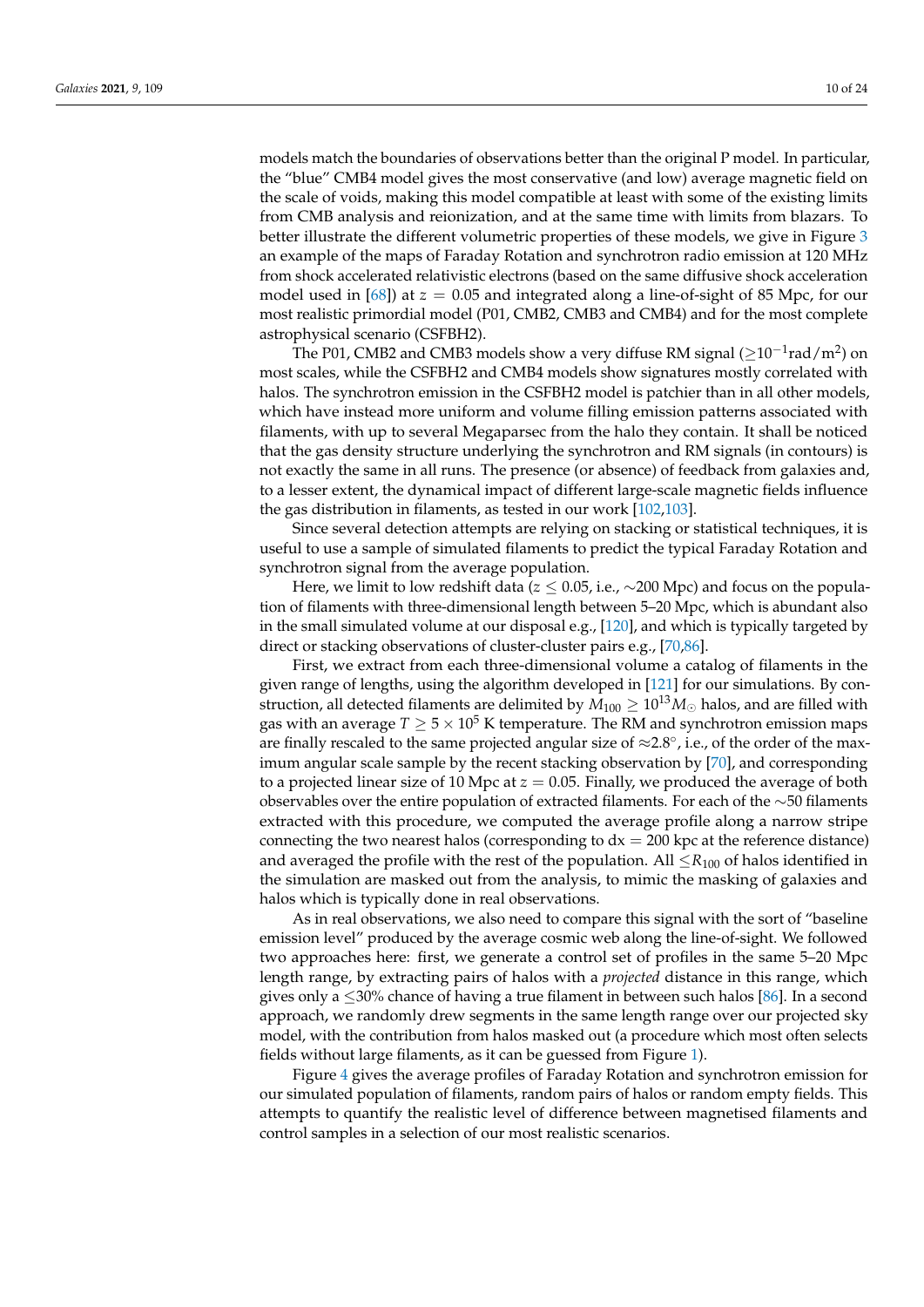<span id="page-10-0"></span>

**Figure 3.** Maps of Faraday Rotation (**left**) and synchrotron radio emission at 120 MHz (**right**), for a small portion (focusing on a few long filaments) for all our runs at *z* = 0.05. The contours approximately mark the projected location of  $\rho/\langle\rho\rangle\geq 10$  ordinary matter distribution.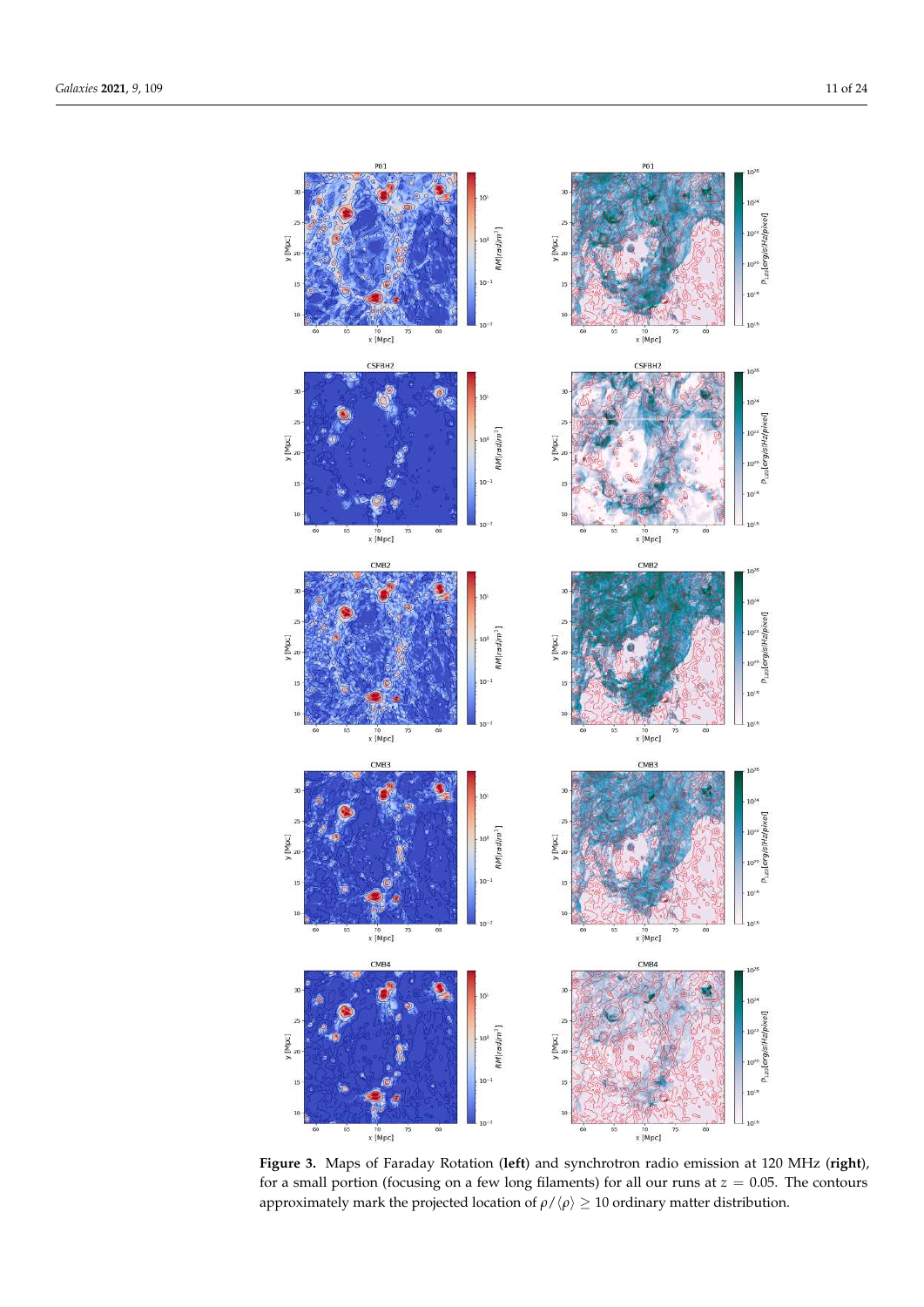<span id="page-11-0"></span>

**Figure 4.** Simulated average Faraday Rotation and radio emission from true filaments in the 5–20 Mpc range of length (red), for the region between random pairs of clusters in the same range of length (blue), or for random empty control fields (green), for all our runs. We assumed the simulated volume at the distance of 200 Mpc, and we include no other foregrounds or backgrounds. In addition, we remove the contribution from all virial spheres of halos identified in the volume. For each model, we give the sample mean and  $\pm \sigma$  variance.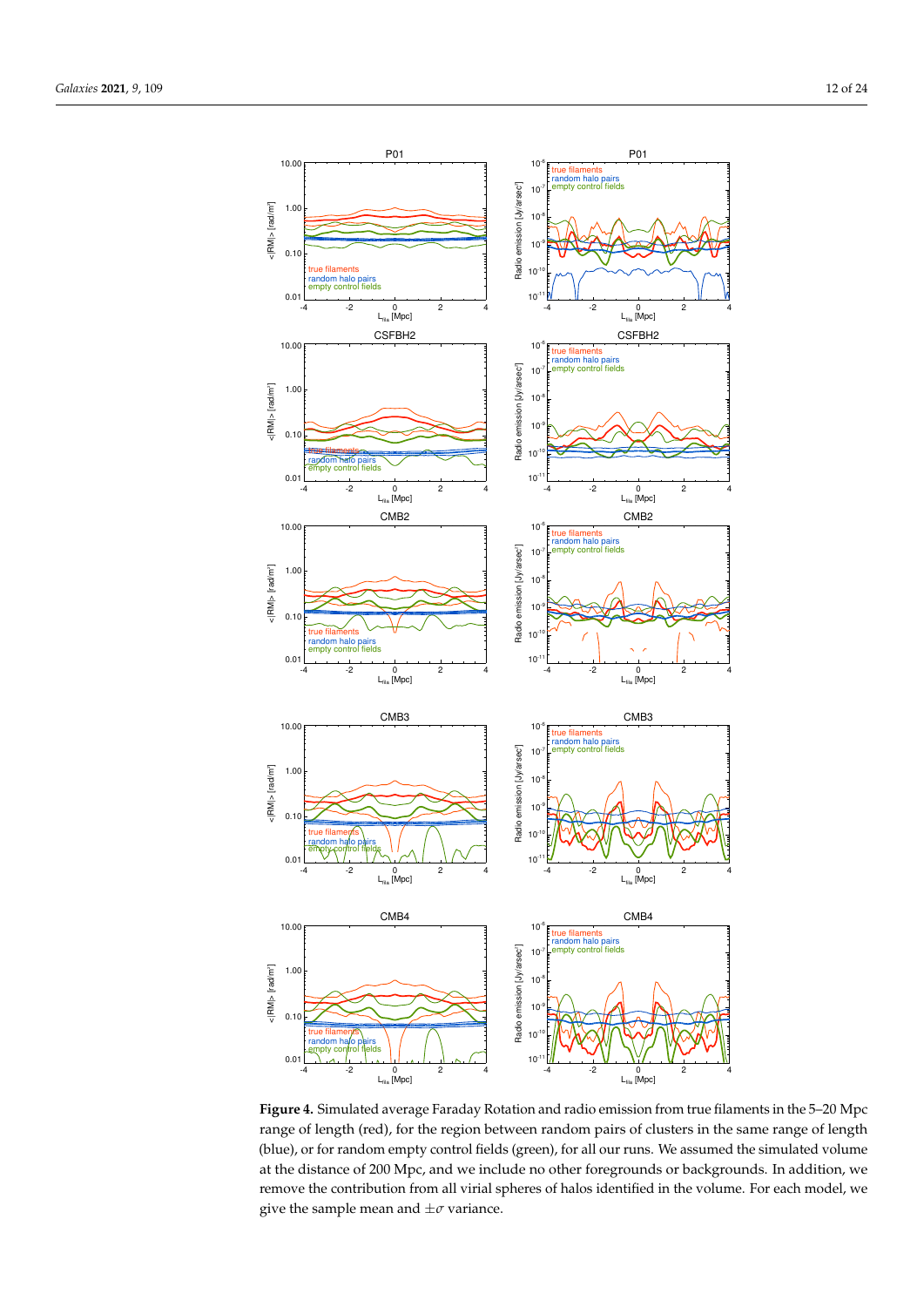In all cases, the true filaments give a higher RM and a higher synchrotron emission profile than both control samples (halo pairs and empty fields). However, the RM signal is affected by less scatter raising the chances of detection. The middle region of filaments has an RM signal which is typically ≥2–3*σ* above our control samples. However, the amplitude of the RM is here very low,  $\sim$ 0.3–1 rad/m<sup>2</sup>, which makes detection a real challenge for existing radio polarimetric observations.

Even for targets at high galactic latitude, the RM fluctuations of the Galactic foreground can be as large as  $\sigma_{RM_{Gal}} \sim 8$  rad/m<sup>2</sup> on a ~0.5° angular scale [\[122\]](#page-22-1). On the other hand, the typical intrinsic RM contribution from polarised background sources is  $\sigma_{\rm RM_{Source}} \sim$  6–12 rad/m<sup>2</sup>, depending on whether the source is a compact AGN or a star forming galaxy e.g., [\[123](#page-22-2)[,124\]](#page-22-3). Finally, a representative RM sensitivity that can be presently reached with the JVLA is  $\delta_{\rm RM}\approx 8$  rad/m<sup>2</sup> for wide total bandwidth  $\Delta\nu\simeq 1$  GHz observations of bright polarised sources. Future SKA-MID-like observations are expected to reach  $\delta_{\rm RM}=1$  rad/m<sup>2</sup> see, e.g., [\[67\]](#page-20-1) for a more detailed discussion. On the other hand, the sample-averaged synchrotron emission presents a larger scatter, both for true filaments and for the control samples, which causes the latter to statistically overlap with the signature of true filaments within our control sample, within the scatter. Interestingly, all profiles for true filaments show a peak of emission at a distance of ∼3–4 Mpc from their surrounding halos, which may mark the presence of substructures and shocks within such filaments, a feature which has been already noticed by [\[89\]](#page-20-21). These features appear more pronounced when the average background magnetic field level is lower, as visible by the sequence of our CMB2-3–4 runs, and they are also related to some level of magnetic field amplification around the subhalos present in these large regions. Even if the virial volume of (sub)halos is masked out in our analysis, patches of magnetised gas can stream out of them and mix with the surrounding intergalactic medium here, increasing the scatter in the synchrotron profile. In any case, the average amplitude of the signal is very low, and about a factor  $\sim$ 10–10<sup>2</sup> below what can be reached with current instruments.

The difference between the simple uniform P01 model and the astrophysical scenario is of a factor ∼2 in RM and ∼5–10 in emission for such objects, while a range of values is predicted for the different spectral models of the CMB2, CMB3 and CMB4 models. All the latter models show a large variance in the profile, the highest being associated with the "blue" CMB4 model. This variance is caused by the large magnetic field fluctuations present in the initial conditions, which are mostly also present in the evolved filament population [\[105\]](#page-21-10).

However, here we only showed the average signal of the populations, which is faint and nearly impossible to detect. Current observations can still hope to detect  $\sim$ 3–4 $\sigma$  positive fluctuations, which can bring the previous quantities to  $\sim$ 10 rad/m<sup>2</sup> and  $\sim$ 1 µJy/arcsec<sup>2</sup> in primordial models, e.g., at the edge of detection with present instruments, also via stacking techniques. This is more clearly seen in the full distribution of RM and synchrotron emission across the selected sample of filaments and control fields in the various models, shown in Figure [5.](#page-13-0) Assessing the contribution of such large fluctuations in real stacking experiments [\[70\]](#page-20-20), as well as defining strategies to build observational samples which can maximise their presence, is still a non-trivial task.

As a final remark, it is worth stressing that the signal in *all* profiles shown here is a signature of the magnetic cosmic web. The latter represents a ubiquitous foreground and background (depending on where the main targets are located): by definition, only gas and magnetic fields in the cosmic web contribute to the RM and synchrotron emission in our models. While it makes a clear detection of the radio signature of filaments only more difficult in practice e.g., [\[89\]](#page-20-21), any detection of the radio signal from the matter distribution of the cosmic web (provided that other contaminants and foregrounds are removed) would be a powerful probe of cosmic magnetism [\[86\]](#page-20-17).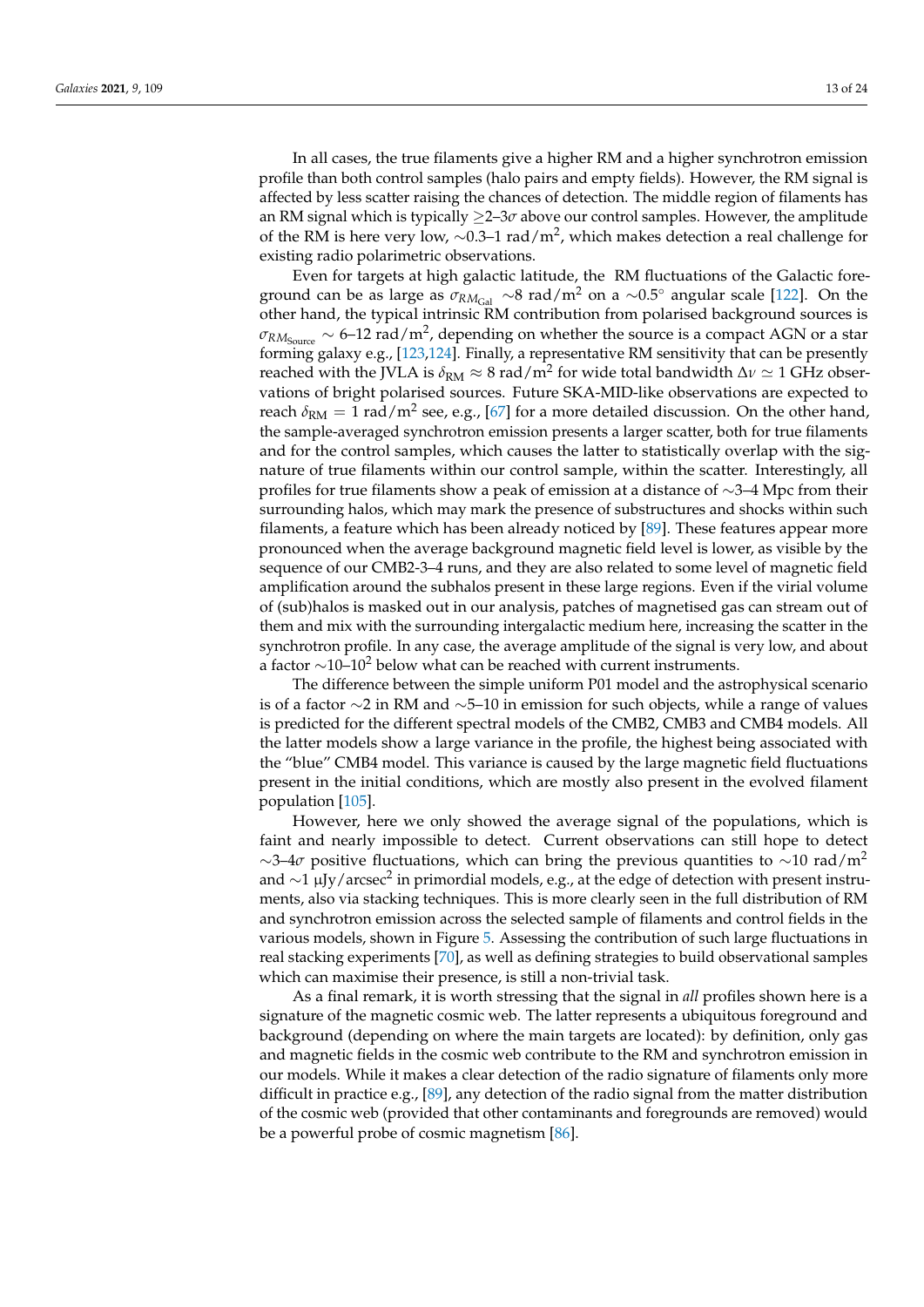<span id="page-13-0"></span>

**Figure 5.** Distribution of the Faraday Rotation and radio emission for the ensemble of filaments in the 5–20 Mpc range of length (red), the region between random pairs of clusters in the same range of length (blue), or in random empty control fields (green), for all our runs, measured in the same data of Figure [4.](#page-11-0)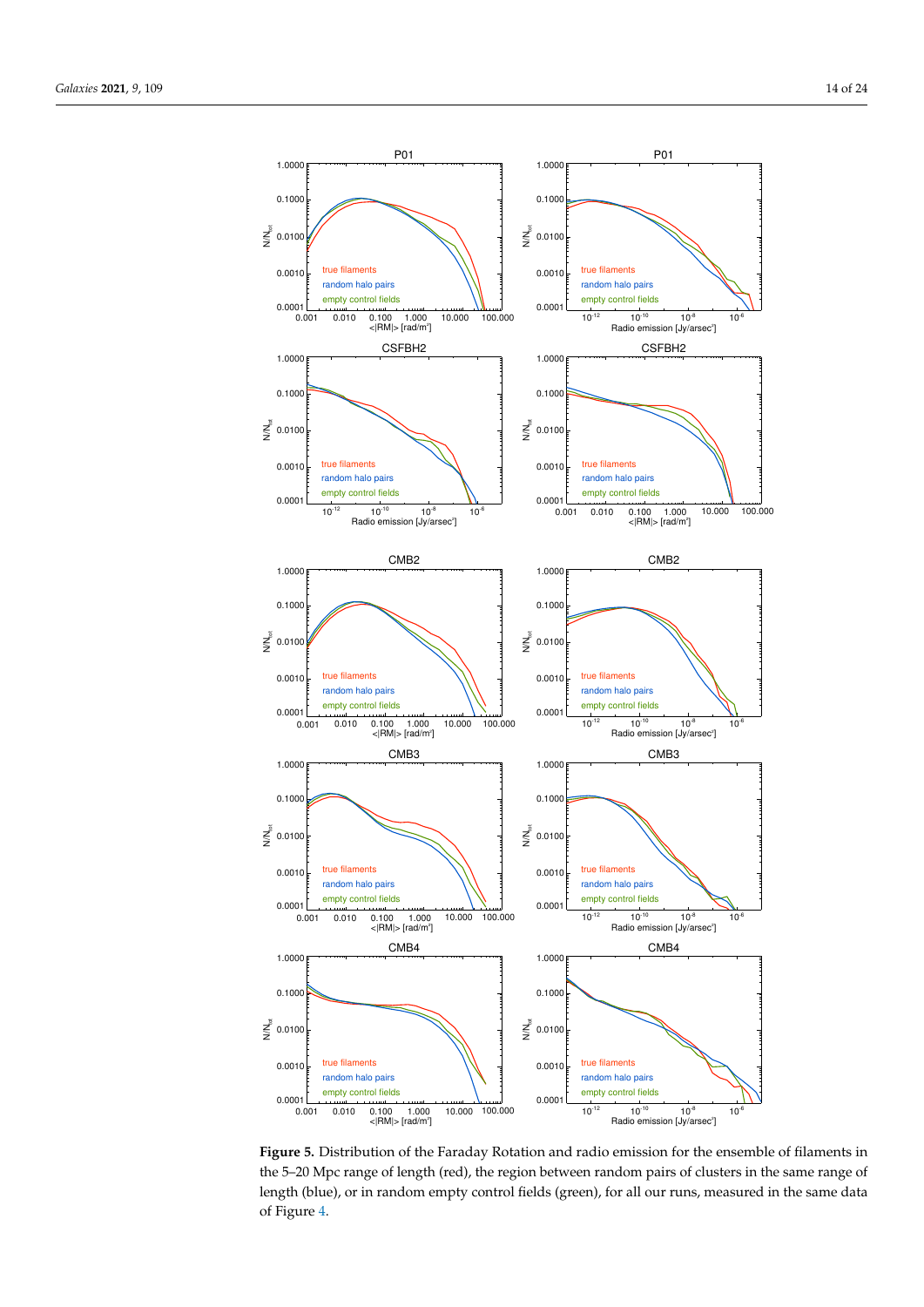#### <span id="page-14-0"></span>**4. Discussion and Conclusions**

The origin of extragalactic magnetism is still unknown. Studies of the low-density cosmic web, outside of galaxies and clusters of galaxies, have the potential of discovering this origin because most possible scenarios for the origin of magnetic fields observed in selfgravitating halos would predict very different amplitudes and topologies of magnetic fields on the scale of filaments and voids. Therefore, the chance of detecting an unambiguous radio signature from cosmic filaments has recently triggered many exciting observational attempts, which mostly involved low-frequency radio surveys, with LOFAR and MWA. Given the complexity of observations (which can be variously contaminated by astrophysical backgrounds, foregrounds, outliers and contaminants) and their often statistical nature, advanced numerical simulations, such as the *MAGCOW* ones presented here, are often essential to turn a radio measurement into a realistic constraint on three-dimensional magnetic fields.

At present, the non-detection of the inverse Compton cascade signal from blazars, as well as detection of the stacked signal from halo pairs, seem to exclude purely astrophysical scenarios. In addition, primordial scenarios in which magnetic fields are maximally amplified in filaments and halos can be discarded as they would overpredict the cross-correlation between synchrotron emission and galaxies, as well as the typical RM difference between pairs of extended polarised sources. Clearly, astrophysical sources of magnetic fields related to galaxy evolution exist and are observed. However, the existing hints for large-scale signature of magnetic fields are found to require a primordial and volume-distributed seeding mechanism.

Inflationary primordial models, such as our latest simulation with tangled initial magnetic fields, are least constrained by existing observational bounds and detections. In particular, the bluest primordial spectrum, explored here,  $(P(k) \propto k^{1.0}$ , CMB4) yields the best match with observational constraints. This match would have profound implications for the physics of the early Universe and the dynamics of inflation. More work is necessary to explore this intriguing possibility.

To conclude, it is worth stressing that a few more observable astrophysical effects are suitable to constrain the distribution of cosmic magnetic fields. We did not include them here explicitly because recent works, including our *MAGCOW* simulations too, have exposed many additional uncertainties related to their use.

The first example charged cosmic rays with energies  $\geq 10^{18}$  eV (aka Ultra High Energy Cosmic Rays, UHECR) are believed to have a predominantly extra-galactic origin, and their propagation towards Earth is affected by the Lorentz force e.g., [\[125](#page-22-4)[,126\]](#page-22-5). Large deflection angles will hamper the possibility of locating the real sources of UHECRs at the highest energies, yet the amplitude of these deflections can greatly vary depending on model assumptions, ranging from ≤1<sup>°</sup> to ~30<sup>°</sup> e.g., [\[126](#page-22-5)[–128\]](#page-22-6). With *MAGCOW* simulations, we tackled the propagation of such high energy cosmic rays, reporting the observed level of isotropy of  $\geq 10^{18}$  eV event can in principle be used to rule out primordial models with a uniform magnetic field larger than ∼10 nG [\[129\]](#page-22-7) in addition to very red or very blue primordial spectra [\[105\]](#page-21-10), yet the present uncertainties in the distribution and duty cycle of sources and on the composition of cosmic rays make such estimates still too model dependent, and degenerate with other model uncertainties [\[130](#page-22-8)[,131\]](#page-22-9).

Second, the RM of Fast Radio Bursts (FRB), e.g., [\[132\]](#page-22-10), together with their often detected Dispersion Measure, can be used to derive the average magnetic field along the line-of-sight e.g., [\[133–](#page-22-11)[135\]](#page-22-12). However, the limited amount of FRBs with an observed RM, and the large existing uncertainties on the physical conditions at the progenitor, its location in the host galaxy, and the additional Faraday screen of our Galaxy, make it presently impossible to use FRBs as a reliable proxy of cosmic magnetism [\[130](#page-22-8)[,136\]](#page-22-13), even if big progresses are also expected from the SKA here e.g., [\[137](#page-22-14)[,138\]](#page-22-15).

Finally, also the puzzling lack of infrared absorption in the observed spectra of distant blazars e.g., [\[139,](#page-22-16)[140\]](#page-22-17) can be explained by the oscillation of high energy photons into axion-like particles, mediated by large scale magnetic fields [\[141\]](#page-22-18). We tested that a realistic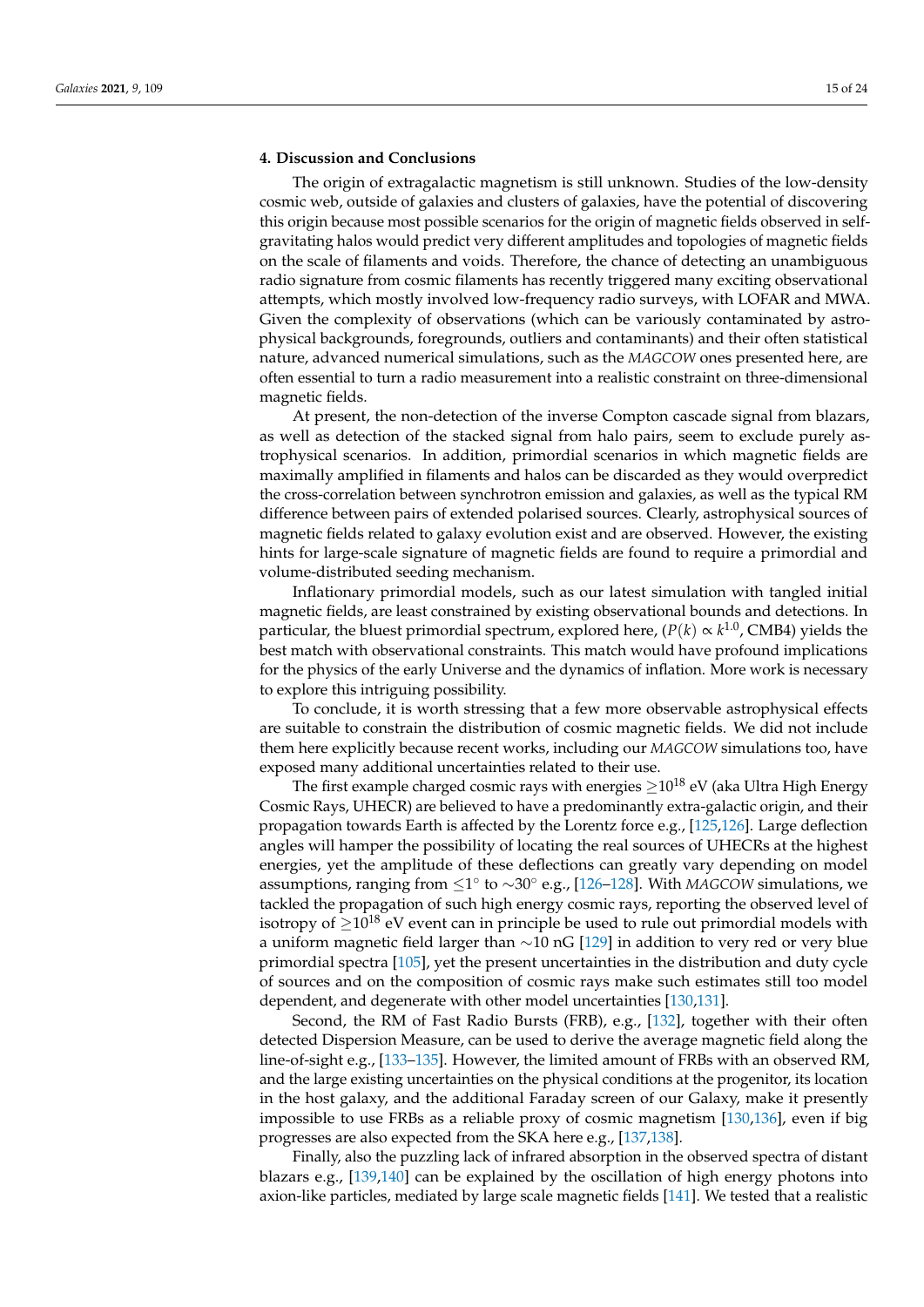distribution of ∼0.1–1 nG magnetic fields in voids and filaments can account for the observed spectra [\[142\]](#page-22-19). However, such a possibility remains speculative.

To summarise, the combination of total intensity and polarimetric data at low frequencies with existing (e.g., LOFAR and MWA) and future (SKA, LOFAR2.0) large surveys is the best way to remove the existing uncertainties coming from different sources along deep cosmic lines of sight. Finally, low frequency observations are the best tool to detect cosmic filaments and to measure both their magnetic content and their deep physical connection with the origin of magnetism in the Universe.

**Author Contributions:** F.V. prepared the manuscript and all the numerical simulations analysed in this article. C.G. contributed to the production of numerical simulations used in this work. G.I. produced the volume rendering used in Figure [1.](#page-3-0) S.B. produced the filament catalog used in the Section [3.](#page-6-0) D.P. produced the analytic model predictions for the CMB models simulated in this paper. All coauthors contributed in the drafting, editing and literature review of the manuscript. All authors have read and agreed to the published version of the manuscript.

**Funding:** F.V., N.L., K.R., S.B., P.D.F., D.W., G.I. and M.B. acknowledge financial support from the Horizon 2020 program under the ERC Starting Grant *MAGCOW*, no. 714196. S.E. acknowledges financial contribution from the contracts ASI-INAF Athena 2019-27-HH.0, "Attività di Studio per la comunità scientifica di Astrofisica delle Alte Energie e Fisica Astroparticellare" (Accordo Attuativo ASI-INAF n. 2017-14-H.0), INAF mainstream project 1.05.01.86.10, and from the European Union's Horizon 2020 Programme under the AHEAD2020 project (grant agreement n. 871158). P.D.F. was partially supported by the National Research Foundation (NRF) of Korea through grants 2016R1A5A1013277 and 2020R1A2C2102800. D.W. is funded by the Deutsche Forschungsgemeinschaft (DFG, German Research Foundation)-441694982. G.B. acknowledges partial support from mainstream PRIN INAF "Galaxy cluster science with LOFAR". A.B. and C.S. acknowledge support from the ERC-StG DRANOEL, no. 714245, and from the MIUR grant FARE SMS. MB acknowledges support from the Deutsche Forschungsgemeinschaft under Germany's Excellence Strategy-EXC 2121 "Quantum Universe"-390833306. DP and FF acknowledge financial support by the agreement n. 2020-9-HH.0 ASI-UniRM2 "Partecipazione italiana alla fase A della missione LiteBIRD".

**Institutional Review Board Statement:** Not applicable.

**Informed Consent Statement:** Not applicable.

**Data Availability Statement:** In this work we used the *ENZO* code [\(http://enzo-project.org\)](#page-0-1), the product of a collaborative effort of scientists at many universities and national laboratories. Samples of our simulations are available at [https://cosmosimfrazza.myfreesites.net/the\\_magnetic\\_](https://cosmosimfrazza.myfreesites.net/the_magnetic_cosmic_web) [cosmic\\_web.](https://cosmosimfrazza.myfreesites.net/the_magnetic_cosmic_web) A collection of codes used in this work can be found at [https://github.com/FrancoVaz](https://github.com/FrancoVazza/JULIA) [za/JULIA.](https://github.com/FrancoVazza/JULIA)

**Acknowledgments:** This study was presented by F. V. at the "A new window on the radio emission from galaxies, clusters and cosmic web" virtual conference on 10 March 2021, during the Covid-19 pandemic. We thank our anonymous reviewers for their helpful feedback on this manuscript. Our simulations were run on the Piz Daint supercomputer at CSCS-ETH (Lugano), on the JUWELS cluster at Juelich Superc omputing Centre (JSC), under projects "stressicm" and "radgalicm" and on the Marconi100 clusters at CINECA (Bologna), under project INA21. We acknowledge the computing centre of Cineca and INAF, under the coordination of the "Accordo Quadro MoU per lo svolgimento di attività congiunta di ricerca Nuove frontiere in Astrofisica: HPC e Data Exploration di nuova generazione", for the availability of computing resources and support. For the creation of scientific visualizations such as Figure [1,](#page-3-0) G.I. acknowledges the assistance of the Visit Lab of A. Guidazzoli of CINECA under the project FIBER OF THE UNIVERSE [\(http://visitlab.cineca.it/index.php/portfolio/fiber-of-the](#page-0-1)[universe/\)](#page-0-1). F.V. acknowledges fruitful collaboration and scientific discussion with Torrance Hodgson, Tessa Vernstrom, Eleni Vardoulaki, Shane O'Sullivan and Valentin Pomakov.

**Conflicts of Interest:** The authors declare no conflict of interest.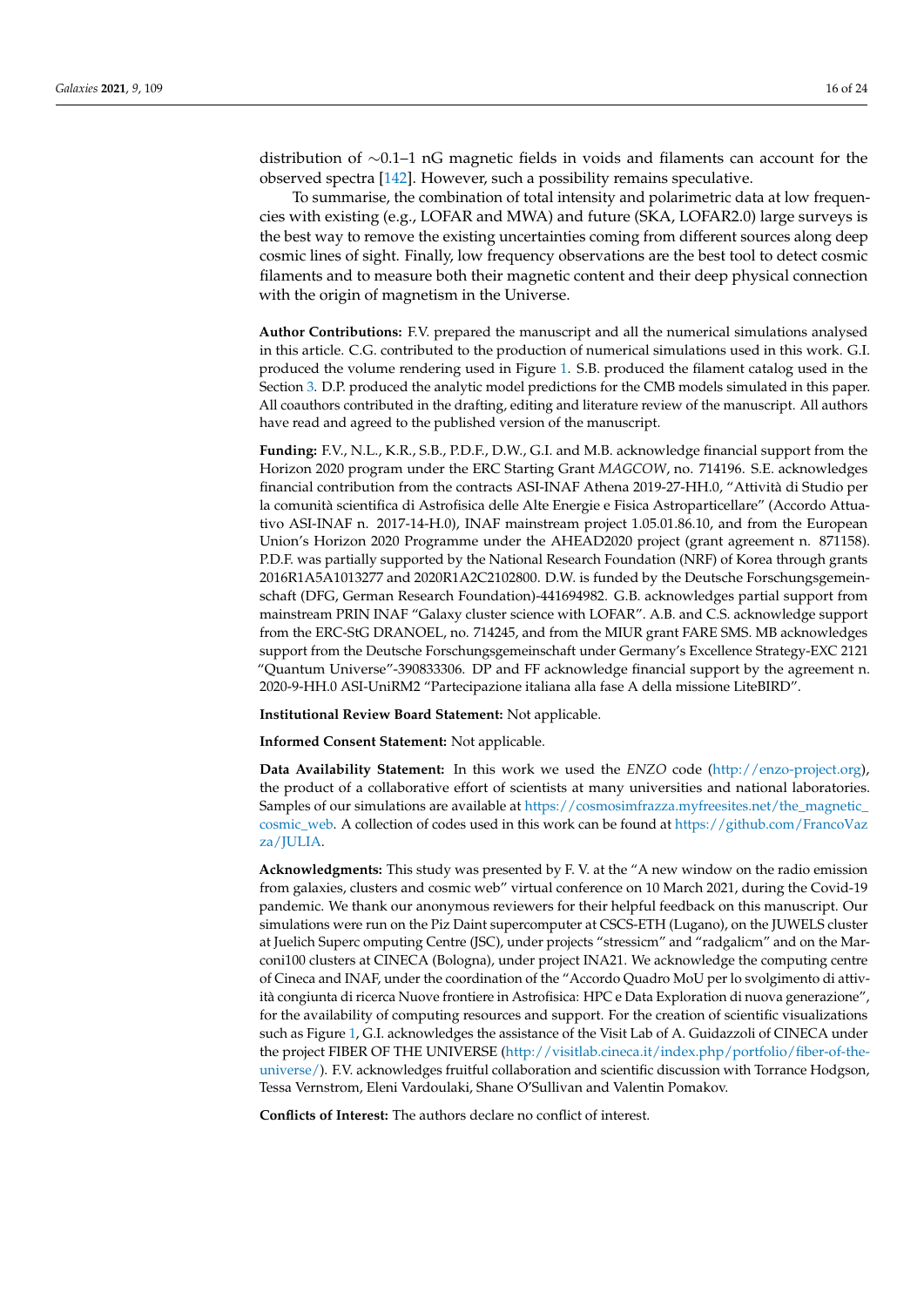## **Abbreviations**

The following abbreviations are used in this manuscript:

| AGN           | <b>Active Galactic Nucleus</b>                     |
|---------------|----------------------------------------------------|
| AMR           | Adaptive Mesh Refinement                           |
| CMB           | Cosmic Microwave Background                        |
| FRB           | <b>Fast Radio Bursts</b>                           |
| <b>GLEAM</b>  | The Galactic and Extra Galactic All Sky MWA Survey |
| GPU           | <b>Graphics Processing Unit</b>                    |
| <b>HBA</b>    | High Band Antenna                                  |
| <b>HLL</b>    | Harten-Lax van Leer                                |
| <b>ICM</b>    | Intra Cluster Medium                               |
| IGM           | Inter Galactic Medium                              |
| IR.           | Infa Red                                           |
| <b>IVLA</b>   | Karl G. Jansky Very Large Array                    |
| KAT           | Karoo Array Telescope                              |
| LOFAR         | Low Frequency Array                                |
| LOS           | Line-of-Sight                                      |
| <b>MAGOCW</b> | The Magnetised Cosmic Web                          |
| MeerKAT       | MeerKAT                                            |
| <b>MHD</b>    | Magneto Hydro Dynamics                             |
| <b>MWA</b>    | Murchison Widefield Array                          |
| <b>PLM</b>    | Piecewise Linear Method                            |
| RK            | Runge–Kutta                                        |
| RM            | <b>Rotation Measure</b>                            |
| <b>SDSS</b>   | Sloan Digital Sky Survey                           |
| SKA           | Square Kilometer Array                             |
| <b>SMBH</b>   | Super Massive Black Hole                           |
| <b>TVD</b>    | <b>Total Variation Dininishing</b>                 |
| <b>UHECR</b>  | Ultra High Energy Cosmic Rays                      |
| WHIM          | Warm Hot Interagalactic Medium                     |
| $\Lambda$ CDM | Lambda Cold Dark Matter                            |

#### <span id="page-16-0"></span>**Appendix A. Numerical Simulations**

All runs presented in this paper solve ideal magneto-hydrodynamics on an expanding comoving volume, using a customised version of the cosmological grid code *ENZO*. The MHD scheme of preference is the Dedner formulation [\[143\]](#page-22-20), i.e., a hyperbolic divergence cleaning to keep the  $\nabla \cdot \vec{B}$  term as small as possible. The MHD solver adopts the PLM (Piecewise Linear Method) reconstruction, fluxes at cell interfaces are calculated using the Harten–Lax–van Leer (HLL) approximate Riemann solver. Time integration is performed using the total variation diminishing (TVD) second-order Runge–Kutta (RK) scheme [\[144\]](#page-22-21). Other work has shown that this approach is robust and competitive compared to other MHD solvers [\[145–](#page-22-22)[147\]](#page-22-23). In most runs (produced either with Piz-Daint at CSCS or with Marconi100 at CINECA), we relied on the GPU-accelerated MHD version of *ENZO*, by [\[148\]](#page-22-24).

Although the use of adaptive mesh refinement is crucial to resolve the turbulent flow inside forming structures and its related dynamo amplification e.g., [\[12,](#page-18-19)[16\]](#page-18-20), for the goal of this investigation, we only used a uniform grid approach on large volumes, as they are overall more suitable to model strong accretion shocks in low density regions, and to follow the topology of magnetic fields in voids e.g., [\[103\]](#page-21-24).

Our main text already includes a basic description of all important adopted physical modules, but here we wish to add a few more technical details on the sub-grid dynamo model, and on our prescriptions to couple star formation and the growth of supermassive black holes to the release of magnetic fields.

• *Sub-grid dynamo amplification*: in most runs, we estimated at run-time the unresolvable amplification of magnetic fields with an approximate sub-grid approach to incorporate small-scale dynamo amplification and overcome the impossibility of em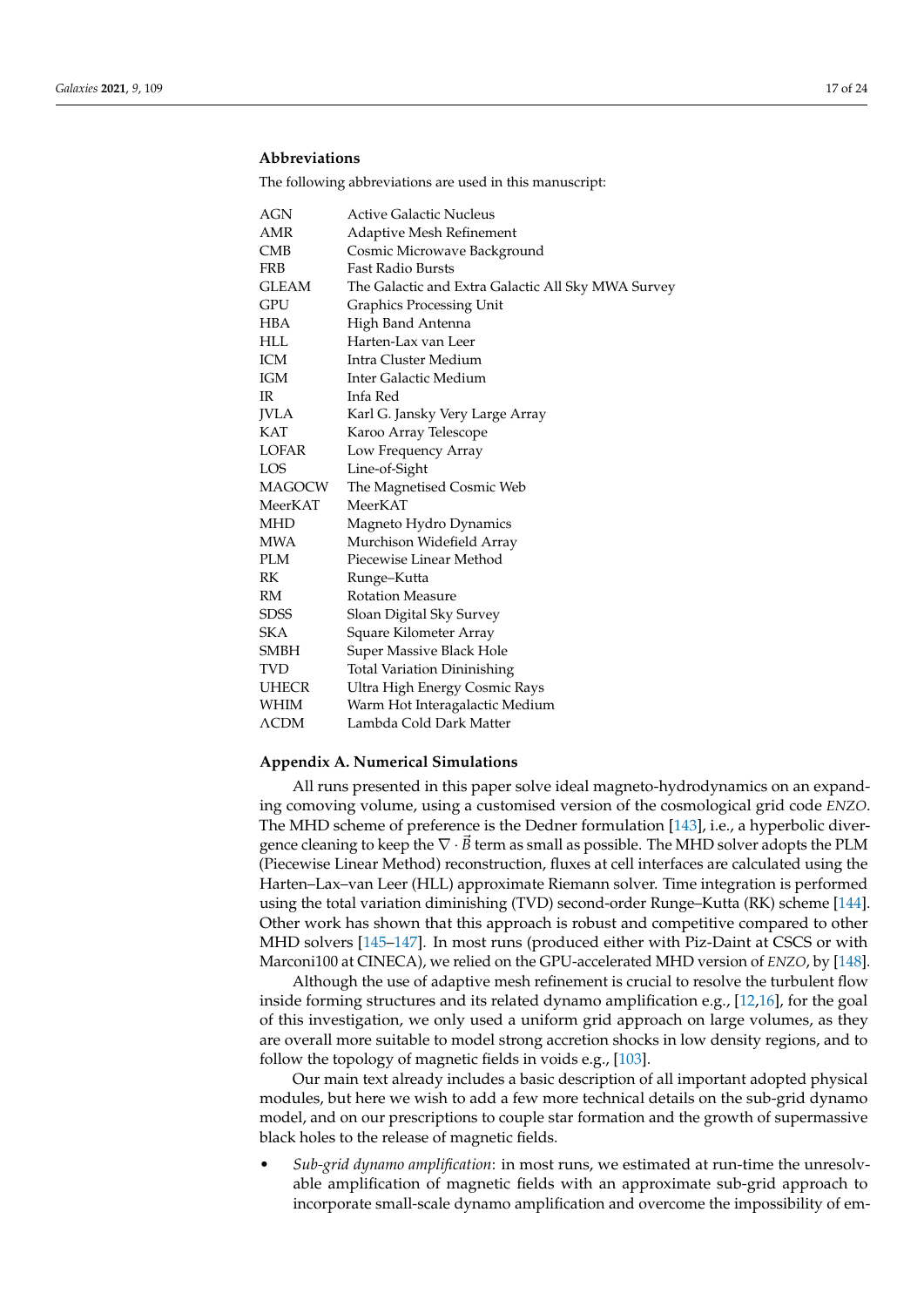ploying adaptive mesh refinement everywhere in the simulation. This is done by measuring the gas vorticity at run-time and using it to guess the dissipation rate of solenoidal turbulence into magnetic field amplification. We assume that a small fraction,  $\eta_t \approx 10^{-2}$ , of such kinetic power gets channeled into the amplification of magnetic fields,  $F_{\text{turb}} \simeq \eta_t \rho \epsilon_\omega^3/L$ , where *L* is the stencil of cells to compute the vorticity. The fraction of turbulent kinetic power that gets converted into magnetic energy,  $\epsilon_{\text{dyn}}$ , sets the amplified magnetic energy as  $E_{B, dyn} = \epsilon_{dyn}(\mathcal{M})F_{turb}\Delta t$ . For a reasonable guess on  $\epsilon_{dyn}$ , we followed the fitting formulas given by [\[149\]](#page-22-25), and set the saturation level and the typical growth time of magnetic fields as a function of the local Mach number of the flow (M), and set  $\epsilon_{\rm dyn}(\mathcal{M}) \approx (E_B/E_k)\Gamma\Delta t$ , where  $E_B/E_k$  is the ratio between magnetic and kinetic energy at saturation, and Γ is the growth rate, taken from [\[149\]](#page-22-25). The topology of the newly created magnetic fields is for simplicity taken to be parallel to the local gas vorticity. Manifestly, this procedure is much simpler than more sophisticated subgrid models [\[150\]](#page-23-0). However, this simplistic method reproduced the results obtained by other methods e.g., [\[7,](#page-18-21)[65,](#page-19-23)[130\]](#page-22-8). In these runs, we adopt the same amplification efficiency calibrated in [\[65\]](#page-19-23) for the DYN5 run, but in all other new runs (P, CMB2, CMB3, CMB4), we allowed the sub-grid model to be activated only for  $\rho \geq 50 \langle \rho \rangle$ , i.e., only within the virial radius of halos, where turbulence is predicted to be well developed and mostly solenoidal, and we increased by a factor 10 the amplification for  $z \leq 1$ , where the virialisation of halos is also expected to maximise the amplification of magnetic fields via small-scale dynamo e.g., [\[16](#page-18-20)[,151\]](#page-23-1).

• *Astrophysical sources of magnetisation*: in runs including radiative (equilibrium) cooling, gas undergoes collapse and can form stars, or supermassive black holes. We resorted here to the numerical recipes in the public version of *ENZO* [\[101\]](#page-21-8) to further release of magnetic dipoles, with a total magnetic energy per event which is a fixed fraction of the feedback energy. The injection of additional magnetic energy via bipolar jets happens with an efficiency  $\epsilon_{\text{SFD}} = 10\%$  with respect to the feedback energy, the latter being  $\epsilon_{\rm SF}$  times the  $\dot{M}c^2$  energy accreted by star forming particles. Likewise, we use the prescriptions by *ENZO* [\[152\]](#page-23-2) to inject and grow SMBH and attach magnetic feedback to their thermal feedback. We assume accretion for SMBH following from the spherical Bondi–Hoyle formula with a fixed  $0.01 M_{\odot}/year$  accretion rate, and a fixed "boost" factor to the mass growth rate of SMBH ( $\alpha_{Bondi}$  = 1000) to balance the effect of coarse resolution, properly resolving the mass accretion rate onto our simulated SMBH particles. The injection of additional magnetic energy via bipolar jets happens with an efficiency and  $\epsilon_{\text{BHLb}} = 1\%$  efficiency with respect to the thermal feedback energy, which is set to be  $\epsilon_{\rm BH}$ . The only run presented here which features magnetisation by stars and supermassive black hole feedback is CSFBH2, which was shown to yield the most realistic results on the cosmic star formation history, as well as on scaling relations of galaxy clusters and groups in earlier work [\[65,](#page-19-23)[104\]](#page-21-17). We also showed results from the CSF2 run, which only contains feedback from the star forming phase.

The typical time needed to complete these runs is  $\sim$ 100,000 core hours for each nonradiative run and ∼400,000 core hours (on average) for our runs with cooling, chemistry, star formation and SMBH particles.

### **Notes**

- <span id="page-17-0"></span><sup>1</sup> The full list of acronyms used in this work is given in the Abbreviations section at the end of the paper.<br><sup>2</sup> See [55,56] for advanced discussions on the physical interpretations of such limits
- <span id="page-17-1"></span><sup>2</sup> See [\[55](#page-19-24)[,56\]](#page-19-25) for advanced discussions on the physical interpretations of such limits.<br><sup>3</sup> The volume rendering was realised using the CC Animation Software Blander is
- <span id="page-17-2"></span>The volume rendering was realised using the CG Animation Software Blender in which we imported the ENZO simulation data previously converted in the openVDB format. This data format is optimised to maximise the shading of the volume rendering (and so the resolution and contrast of quantities' small details) using light tracing not reachable with standard scientific visualisation tools such as Paraview.
- <span id="page-17-3"></span><sup>4</sup> [https://cosmosimfrazza.myfreesites.net/erc-magcow,](https://cosmosimfrazza.myfreesites.net/erc-magcow) accessed on 12 November 2021.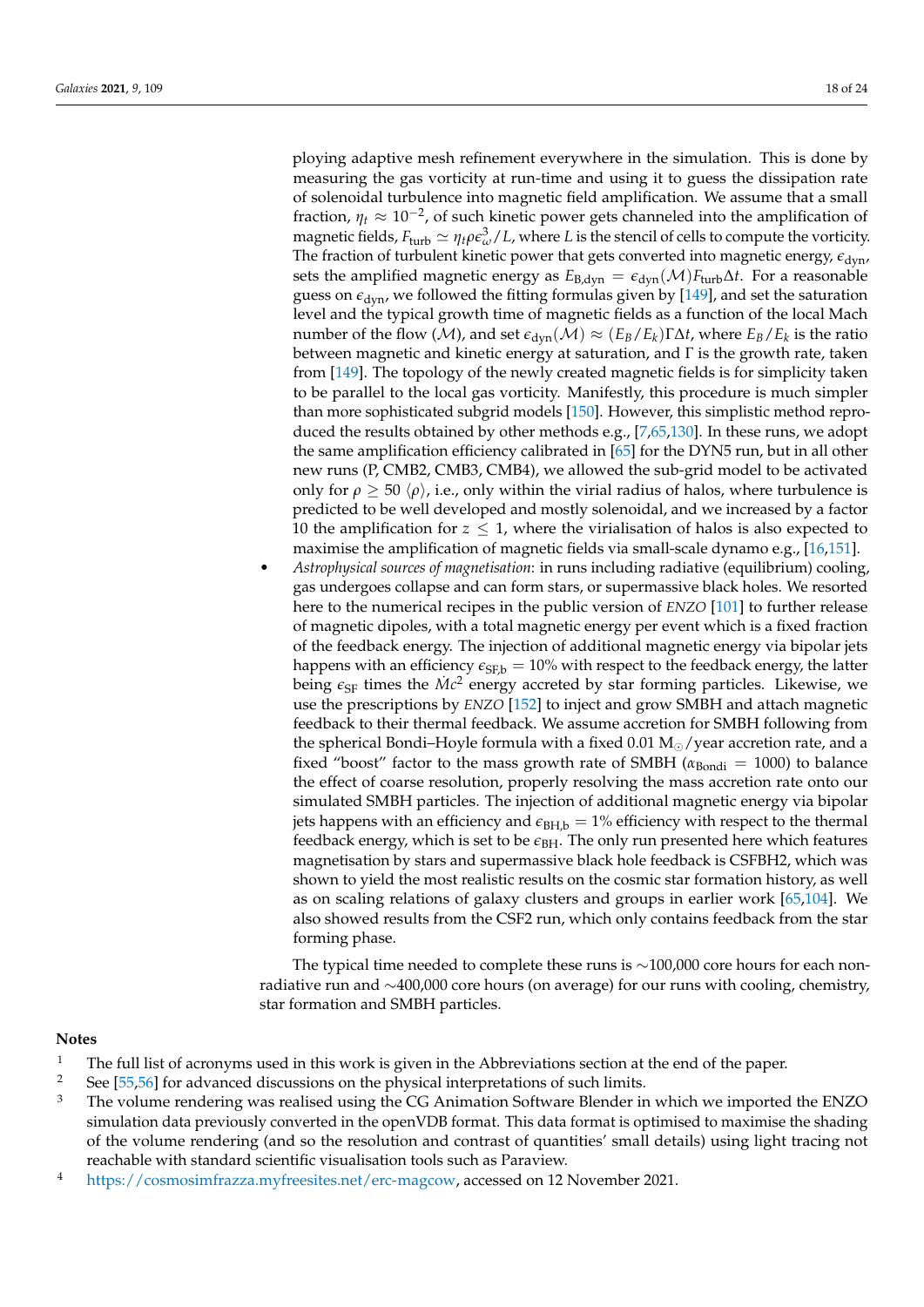#### **References**

- <span id="page-18-0"></span>1. Kempner, J.C.; Sarazin, C.L. Radio Halo and Relic Candidates from the Westerbork Northern Sky Survey. *ApJ* **2001**, *548*, 639–651. [\[CrossRef\]](http://doi.org/10.1086/319024)
- 2. Feretti, L.; Giovannini, G.; Govoni, F.; Murgia, M. Clusters of galaxies: Observational properties of the diffuse radio emission. *Astron. Astrophys. Rev.* **2012**, *20*, 54. [\[CrossRef\]](http://dx.doi.org/10.1007/s00159-012-0054-z)
- 3. Brunetti, G.; Jones, T.W. Cosmic Rays in Galaxy Clusters and Their Nonthermal Emission. *Int. J. Mod. Phys. D* **2014**, *23*, 1430007. [\[CrossRef\]](http://dx.doi.org/10.1142/S0218271814300079)
- <span id="page-18-1"></span>4. van Weeren, R.J.; de Gasperin, F.; Akamatsu, H.; Brüggen, M.; Feretti, L.; Kang, H.; Stroe, A.; Zandanel, F. Diffuse Radio Emission from Galaxy Clusters. *Sci. Space Rev.* **2019**, *215*, 16. [\[CrossRef\]](http://dx.doi.org/10.1007/s11214-019-0584-z)
- <span id="page-18-2"></span>5. Cho, J.; Vishniac, E.T. The Generation of Magnetic Fields through Driven Turbulence. *ApJ* **2000**, *538*, 217–225. [\[CrossRef\]](http://dx.doi.org/10.1086/309127)
- 6. Schekochihin, A.A.; Cowley, S.C.; Taylor, S.F.; Maron, J.L.; McWilliams, J.C. Simulations of the Small-Scale Turbulent Dynamo. *ApJ* **2004**, *612*, 276–307. [\[CrossRef\]](http://dx.doi.org/10.1086/422547)
- <span id="page-18-21"></span>7. Ryu, D.; Kang, H.; Cho, J.; Das, S. Turbulence and Magnetic Fields in the Large-Scale Structure of the Universe. *Science* **2008**, *320*, 909–912. [\[CrossRef\]](http://dx.doi.org/10.1126/science.1154923)
- <span id="page-18-3"></span>8. Rincon, F. Dynamo theories. *J. Plasma Phys.* **2019**, *85*, 205850401. [\[CrossRef\]](http://dx.doi.org/10.1017/S0022377819000539)
- <span id="page-18-4"></span>9. Dolag, K.; Bartelmann, M.; Lesch, H. SPH simulations of magnetic fields in galaxy clusters. *A&A* **1999**, *348*, 351–363.
- 10. Schober, J.; Schleicher, D.; Federrath, C.; Klessen, R.; Banerjee, R. Magnetic field amplification by small-scale dynamo action: Dependence on turbulence models and Reynolds and Prandtl numbers. *Phys. Rev. Lett. E* **2012**, *85*, 026303. [\[CrossRef\]](http://dx.doi.org/10.1103/PhysRevE.85.026303)
- 11. Cho, J. Origin of Magnetic Field in the Intracluster Medium: Primordial or Astrophysical? *ApJ* **2014**, *797*, 133. [\[CrossRef\]](http://dx.doi.org/10.1088/0004-637X/797/2/133)
- <span id="page-18-19"></span>12. Vazza, F.; Brunetti, G.; Brüggen, M.; Bonafede, A. Resolved magnetic dynamo action in the simulated intracluster medium. *Mon. Not. R. Astron. Soc.* **2018**, *474*, 1672–1687. [\[CrossRef\]](http://dx.doi.org/10.1093/mnras/stx2830)
- 13. Donnert, J.; Vazza, F.; Brüggen, M.; ZuHone, J. Magnetic Field Amplification in Galaxy Clusters and its Simulation. *arXiv* **2018**, arXiv:1810.09783.
- <span id="page-18-18"></span>14. Domínguez-Fernández, P.; Vazza, F.; Brüggen, M.; Brunetti, G. Dynamical evolution of magnetic fields in the intracluster medium. *Mon. Not. R. Astron. Soc.* **2019**, *486*, 623–638. [\[CrossRef\]](http://dx.doi.org/10.1093/mnras/stz877)
- 15. Roh, S.; Ryu, D.; Kang, H.; Ha, S.; Jang, H. Turbulence Dynamo in the Stratified Medium of Galaxy Clusters. *ApJ* **2019**, *883*, 138. [\[CrossRef\]](http://dx.doi.org/10.3847/1538-4357/ab3aff)
- <span id="page-18-20"></span>16. Quilis, V.; Martí, J.M.; Planelles, S. Cosmic magnetic fields with masclet: An application to galaxy clusters. *Mon. Not. R. Astron. Soc.* **2020**, *494*, 2706–2717. [\[CrossRef\]](http://dx.doi.org/10.1093/mnras/staa877)
- <span id="page-18-5"></span>17. Steinwandel, U.P.; Boess, L.M.; Dolag, K.; Lesch, H. On the small scale turbulent dynamo in the intracluster medium: A comparison to dynamo theory. *arXiv* **2021**, arXiv:2108.07822.
- <span id="page-18-6"></span>18. Mogavero, F.; Schekochihin, A.A. Models of magnetic field evolution and effective viscosity in weakly collisional extragalactic plasmas. *Mon. Not. R. Astron. Soc.* **2014**, *440*, 3226–3242. [\[CrossRef\]](http://dx.doi.org/10.1093/mnras/stu433)
- 19. Rincon, F.; Califano, F.; Schekochihin, A.A.; Valentini, F. Turbulent dynamo in a collisionless plasma. *Proc. Natl. Acad. Sci. USA* **2016**, *113*, 3950–3953. [\[CrossRef\]](http://dx.doi.org/10.1073/pnas.1525194113)
- <span id="page-18-7"></span>20. St-Onge, D.A.; Kunz, M.W.; Squire, J.; Schekochihin, A.A. Fluctuation dynamo in a weakly collisional plasma. *J. Plasma Phys.* **2020**, *86*, 905860503. [\[CrossRef\]](http://dx.doi.org/10.1017/S0022377820000860)
- <span id="page-18-8"></span>21. Turner, M.S.; Widrow, L.M. Inflation-produced, large-scale magnetic fields. *Phys. Rev. Lett.* **1988**, *37*, 2743–2754. [\[CrossRef\]](http://dx.doi.org/10.1103/PhysRevD.37.2743)
- <span id="page-18-16"></span>22. Widrow, L.M.; Ryu, D.; Schleicher, D.R.G.; Subramanian, K.; Tsagas, C.G.; Treumann, R.A. The First Magnetic Fields. *Sci. Space Rev.* **2012**, *166*, 37–70. [\[CrossRef\]](http://dx.doi.org/10.1007/s11214-011-9833-5)
- <span id="page-18-9"></span>23. Hutschenreuter, S.; Dorn, S.; Jasche, J.; Vazza, F.; Paoletti, D.; Lavaux, G.; Enßlin, T.A. The primordial magnetic field in our cosmic backyard. *Class. Quantum Gravity* **2018**, *35*, 154001. [\[CrossRef\]](http://dx.doi.org/10.1088/1361-6382/aacde0)
- <span id="page-18-10"></span>24. Vachaspati, T. Magnetic fields from cosmological phase transitions. *Phys. Lett.* **1991**, *B265*, 258–261. [\[CrossRef\]](http://dx.doi.org/10.1016/0370-2693(91)90051-Q)
- 25. Caprini, C.; Durrer, R.; Servant, G. The stochastic gravitational wave background from turbulence and magnetic fields generated by a first-order phase transition. *JCAP* **2009**, *2009*, 024. [\[CrossRef\]](http://dx.doi.org/10.1088/1475-7516/2009/12/024)
- <span id="page-18-11"></span>26. Ellis, J.; Fairbairn, M.; Lewicki, M.; Vaskonen, V.; Wickens, A. Intergalactic Magnetic Fields from First-Order Phase Transitions. *J. Cosmol. Astropart. Phys.* **2019**, *2019*, 019. [\[CrossRef\]](http://dx.doi.org/10.1088/1475-7516/2019/09/019)
- <span id="page-18-12"></span>27. Mtchedlidze, S.; Domínguez-Fernández, P.; Du, X.; Brandenburg, A.; Kahniashvili, T.; O'Sullivan, S.; Schmidt, W.; Brüggen, M. Evolution of primordial magnetic fields during large-scale structure formation. *arXiv* **2021**, arXiv:2109.13520.
- <span id="page-18-13"></span>28. Paoletti, D.; Finelli, F.; Paci, F. The full contribution of a stochastic background of magnetic fields to CMB anisotropies. *Mon. Not. Roy. Astron. Soc.* **2009**, *396*, 523–534. [\[CrossRef\]](http://dx.doi.org/10.1111/j.1365-2966.2009.14727.x)
- 29. Ade, P.A.R.; Aghanim, N.; Arnaud, M.; Arroja, F.; Ashdown, M.; Aumont, J.; Baccigalup, C.; Ballardini, M.; Banday, A.J.; Barreiro, R.B.; et al. Planck 2015 results. XIX. Constraints on primordial magnetic fields. *Astron. Astrophys.* **2016**, *594*, A19.
- <span id="page-18-14"></span>30. Shaw, J.; Lewis, A. Massive Neutrinos and Magnetic Fields in the Early Universe. *Phys. Rev. D* **2010**, *81*, 043517. [\[CrossRef\]](http://dx.doi.org/10.1103/PhysRevD.81.043517)
- <span id="page-18-15"></span>31. Kronberg, P.P.; Lesch, H.; Hopp, U. Magnetization of the Intergalactic Medium by Primeval Galaxies. *ApJ* **1999**, *511*, 56–64. [\[CrossRef\]](http://dx.doi.org/10.1086/306662)
- 32. Völk, H.J.; Atoyan, A.M. Early Starbursts and Magnetic Field Generation in Galaxy Clusters. *ApJ* **2000**, *541*, 88–94. [\[CrossRef\]](http://dx.doi.org/10.1086/309395)
- <span id="page-18-17"></span>33. Donnert, J.; Dolag, K.; Lesch, H.; Müller, E. Cluster magnetic fields from galactic outflows. *Mon. Not. R. Astron. Soc.* **2009**, *392*, 1008–1021. [\[CrossRef\]](http://dx.doi.org/10.1111/j.1365-2966.2008.14132.x)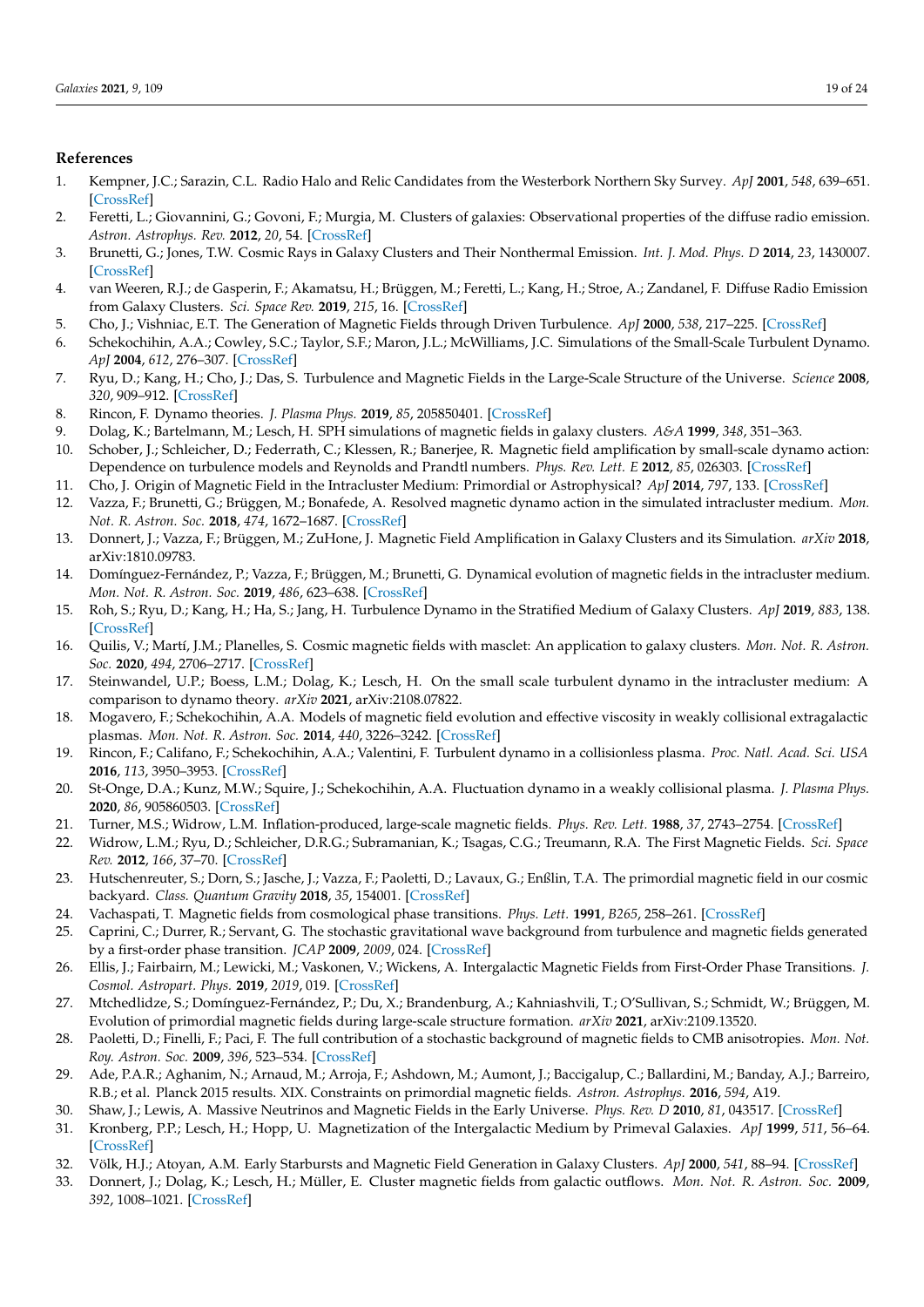- 34. Bertone, S.; Vogt, C.; Enßlin, T. Magnetic field seeding by galactic winds. *Mon. Not. R. Astron. Soc.* **2006**, *370*, 319–330. [\[CrossRef\]](http://dx.doi.org/10.1111/j.1365-2966.2006.10474.x)
- <span id="page-19-0"></span>35. Samui, S.; Subramanian, K.; Srianand, R. Efficient cold outflows driven by cosmic rays in high redshift galaxies and their global effects on the IGM. *arXiv* **2017**, arXiv:1706.01890.
- <span id="page-19-1"></span>36. Beck, A.M.; Hanasz, M.; Lesch, H.; Remus, R.S.; Stasyszyn, F.A. On the magnetic fields in voids. *Mon. Not. R. Astron. Soc.* **2013**, *429*, L60–L64. [\[CrossRef\]](http://dx.doi.org/10.1093/mnrasl/sls026)
- <span id="page-19-2"></span>37. Dubois, Y.; Teyssier, R. Cosmological MHD simulation of a cooling flow cluster. *A&A* **2008**, *482*, L13–L16.
- <span id="page-19-3"></span>38. Xu, H.; Li, H.; Collins, D.C.; Li, S.; Norman, M.L. Turbulence and Dynamo in Galaxy Cluster Medium: Implications on the Origin of Cluster Magnetic Fields. *ApJ Lett.* **2009**, *698*, L14–L17. [\[CrossRef\]](http://dx.doi.org/10.1088/0004-637X/698/1/L14)
- <span id="page-19-4"></span>39. Planelles, S.; Schleicher, D.R.G.; Bykov, A.M. Large-Scale Structure Formation: From the First Nonlinear Objects to Massive Galaxy Clusters. In *Multi-Scale Structure Formation and Dynamics in Cosmic Plasmas: Space Sciences Series of ISSI*; Balogh, A., Bykov, A., Eastwood, J., Kaastra, J., Eds.; Springer Science+Business Media: New York, USA, USA, 2016; Volume 51, pp. 93–139, ISBN 978-1-4939-3546-8. [\[CrossRef\]](http://dx.doi.org/10.1007/978-1-4939-3547-5_4)
- <span id="page-19-5"></span>40. Kulsrud, R.M.; Cen, R.; Ostriker, J.P.; Ryu, D. The Protogalactic Origin for Cosmic Magnetic Fields. *ApJ* **1997**, *480*, 481–491. [\[CrossRef\]](http://dx.doi.org/10.1086/303987)
- <span id="page-19-6"></span>41. Schlickeiser, R.; Ibscher, D.; Supsar, M. Plasma Effects on Fast Pair Beams in Cosmic Voids. *ApJ* **2012**, *758*, 102. [\[CrossRef\]](http://dx.doi.org/10.1088/0004-637X/758/2/102)
- <span id="page-19-7"></span>42. Miniati, F.; Bell, A.R. Resistive Magnetic Field Generation at Cosmic Dawn. *ApJ* **2011**, *729*, 73. [\[CrossRef\]](http://dx.doi.org/10.1088/0004-637X/729/1/73)
- <span id="page-19-8"></span>43. Langer, M.; Aghanim, N.; Puget, J.L. Magnetic fields from reionisation. *A&A* **2005**, *443*, 367–372.
- <span id="page-19-9"></span>44. Durrive, J.B.; Tashiro, H.; Langer, M.; Sugiyama, N. Mean energy density of photogenerated magnetic fields throughout the Epoch of Reionization. *Mon. Not. R. Astron. Soc.* **2017**, *472*, 1649–1658. [\[CrossRef\]](http://dx.doi.org/10.1093/mnras/stx2007)
- <span id="page-19-10"></span>45. Araya, I.J.; Rubio, M.E.; San Martín, M.; Stasyszyn, F.A.; Padilla, N.D.; Magaña, J.; Sureda, J. Magnetic field generation from PBH distributions. *Mon. Not. R. Astron. Soc.* **2021**, *503*, 4387–4399. [\[CrossRef\]](http://dx.doi.org/10.1093/mnras/stab729)
- <span id="page-19-11"></span>46. Subramanian, K. The origin, evolution and signatures of primordial magnetic fields. *Rep. Prog. Phys.* **2016**, *79*, 076901. [\[CrossRef\]](http://dx.doi.org/10.1088/0034-4885/79/7/076901) [\[PubMed\]](http://www.ncbi.nlm.nih.gov/pubmed/27243368)
- <span id="page-19-12"></span>47. Vachaspati, T. Progress on cosmological magnetic fields. *Rep. Prog. Phys.* **2021**, *84*, 074901. [\[CrossRef\]](http://dx.doi.org/10.1088/1361-6633/ac03a9)
- <span id="page-19-13"></span>48. Garaldi, E.; Pakmor, R.; Springel, V. Magnetogenesis around the first galaxies: The impact of different field seeding processes on galaxy formation. *Mon. Not. R. Astron. Soc.* **2021**, *502*, 5726–5744. [\[CrossRef\]](http://dx.doi.org/10.1093/mnras/stab086)
- <span id="page-19-14"></span>49. Paoletti, D.; Finelli, F. Constraints on primordial magnetic fields from magnetically-induced perturbations: Current status and future perspectives with LiteBIRD and future ground based experiments. *J. Cosmol. Astropart. Phys.* **2019**, *2019*, 028. [\[CrossRef\]](http://dx.doi.org/10.1088/1475-7516/2019/11/028)
- <span id="page-19-15"></span>50. Dolag, K.; Kachelrieß, M.; Ostapchenko, S.; Tomàs, R. Blazar Halos as Probe for Extragalactic Magnetic Fields and Maximal Acceleration Energy. *ApJ* **2009**, *703*, 1078–1085. [\[CrossRef\]](http://dx.doi.org/10.1088/0004-637X/703/1/1078)
- 51. Neronov, A.; Vovk, I. Evidence for Strong Extragalactic Magnetic Fields from Fermi Observations of TeV Blazars. *Science* **2010**, *328*, 73–75. [\[CrossRef\]](http://dx.doi.org/10.1126/science.1184192)
- 52. Caprini, C.; Gabici, S. Gamma-ray observations of blazars and the intergalactic magnetic field spectrum. *Phys. Rev. Lett.* **2015**, *91*, 123514. [\[CrossRef\]](http://dx.doi.org/10.1103/PhysRevD.91.123514)
- 53. Chen, W.; Buckley, J.H.; Ferrer, F. Search for GeV *γ*-Ray Pair Halos Around Low Redshift Blazars. *Phys. Rev. Lett.* **2015**, *115*, 211103. [\[CrossRef\]](http://dx.doi.org/10.1103/PhysRevLett.115.211103)
- <span id="page-19-16"></span>54. Alves Batista, R.; Saveliev, A. The Gamma-Ray Window to Intergalactic Magnetism. *Universe* **2021**, *7*, 223. [\[CrossRef\]](http://dx.doi.org/10.3390/universe7070223)
- <span id="page-19-24"></span>55. Broderick, A.E.; Chang, P.; Pfrommer, C. The Cosmological Impact of Luminous TeV Blazars. I. Implications of Plasma Instabilities for the Intergalactic Magnetic Field and Extragalactic Gamma-Ray Background. *ApJ* **2012**, *752*, 22. [\[CrossRef\]](http://dx.doi.org/10.1088/0004-637X/752/1/22)
- <span id="page-19-25"></span>56. Miniati, F.; Elyiv, A. Relaxation of Blazar-induced Pair Beams in Cosmic Voids. *ApJ* **2013**, *770*, 54. [\[CrossRef\]](http://dx.doi.org/10.1088/0004-637X/770/1/54)
- <span id="page-19-17"></span>57. Kunze, K.E.; Komatsu, E. Constraints on primordial magnetic fields from the optical depth of the cosmic microwave background. *J. Cosmol. Astropart. Phys.* **2015**, *2015*, 027. [\[CrossRef\]](http://dx.doi.org/10.1088/1475-7516/2015/06/027)
- 58. Chluba, J.; Paoletti, D.; Finelli, F.; Rubiño-Martín, J.A. Effect of primordial magnetic fields on the ionization history. *Mon. Not. Roy. Astron. Soc.* **2015**, *451*, 2244–2250. [\[CrossRef\]](http://dx.doi.org/10.1093/mnras/stv1096)
- <span id="page-19-18"></span>59. Paoletti, D.; Chluba, J.; Finelli, F.; Rubino-Martin, J.A. Improved CMB anisotropy constraints on primordial magnetic fields from the post-recombination ionization history. *Mon. Not. R. Astron. Soc.* **2019**, *484*, 185–195. [\[CrossRef\]](http://dx.doi.org/10.1093/mnras/sty3521)
- <span id="page-19-19"></span>60. Trivedi, P.; Reppin, J.; Chluba, J.; Banerjee, R. Magnetic heating across the cosmological recombination era: Results from 3D MHD simulations. *Mon. Not. R. Astron. Soc.* **2018**, *481*, 3401–3422. [\[CrossRef\]](http://dx.doi.org/10.1093/mnras/sty1757)
- 61. Jedamzik, K.; Saveliev, A. Stringent Limit on Primordial Magnetic Fields from the Cosmic Microwave Background Radiation. *Phys. Rev. Lett.* **2019**, *123*, 021301. [\[CrossRef\]](http://dx.doi.org/10.1103/PhysRevLett.123.021301)
- <span id="page-19-20"></span>62. Galli, S.; Pogosian, L.; Jedamzik, K.; Balkenhol, L. Consistency of Planck, ACT and SPT constraints on magnetically assisted recombination and forecasts for future experiments. *arXiv* **2021**, arXiv:2109.03816.
- <span id="page-19-21"></span>63. Natwariya, P.K. Constraint on primordial magnetic fields in the light of ARCADE 2 and EDGES observations. *Eur. Phys. J. C* **2021**, *81*, 394. [\[CrossRef\]](http://dx.doi.org/10.1140/epjc/s10052-021-09155-z)
- <span id="page-19-22"></span>64. Vazza, F.; Ferrari, C.; Brüggen, M.; Bonafede, A.; Gheller, C.; Wang, P. Forecasts for the detection of the magnetised cosmic web from cosmological simulations. *A&A* **2015**, *580*, A119.
- <span id="page-19-23"></span>65. Vazza, F.; Brueggen, M.; Gheller, C.; Hackstein, S.; Wittor, D.; Hinz, P.M. Simulations of extragalactic magnetic fields and of their observables. *Class. Quantum Gravity* **2017**, *34*, 234001. [\[CrossRef\]](http://dx.doi.org/10.1088/1361-6382/aa8e60)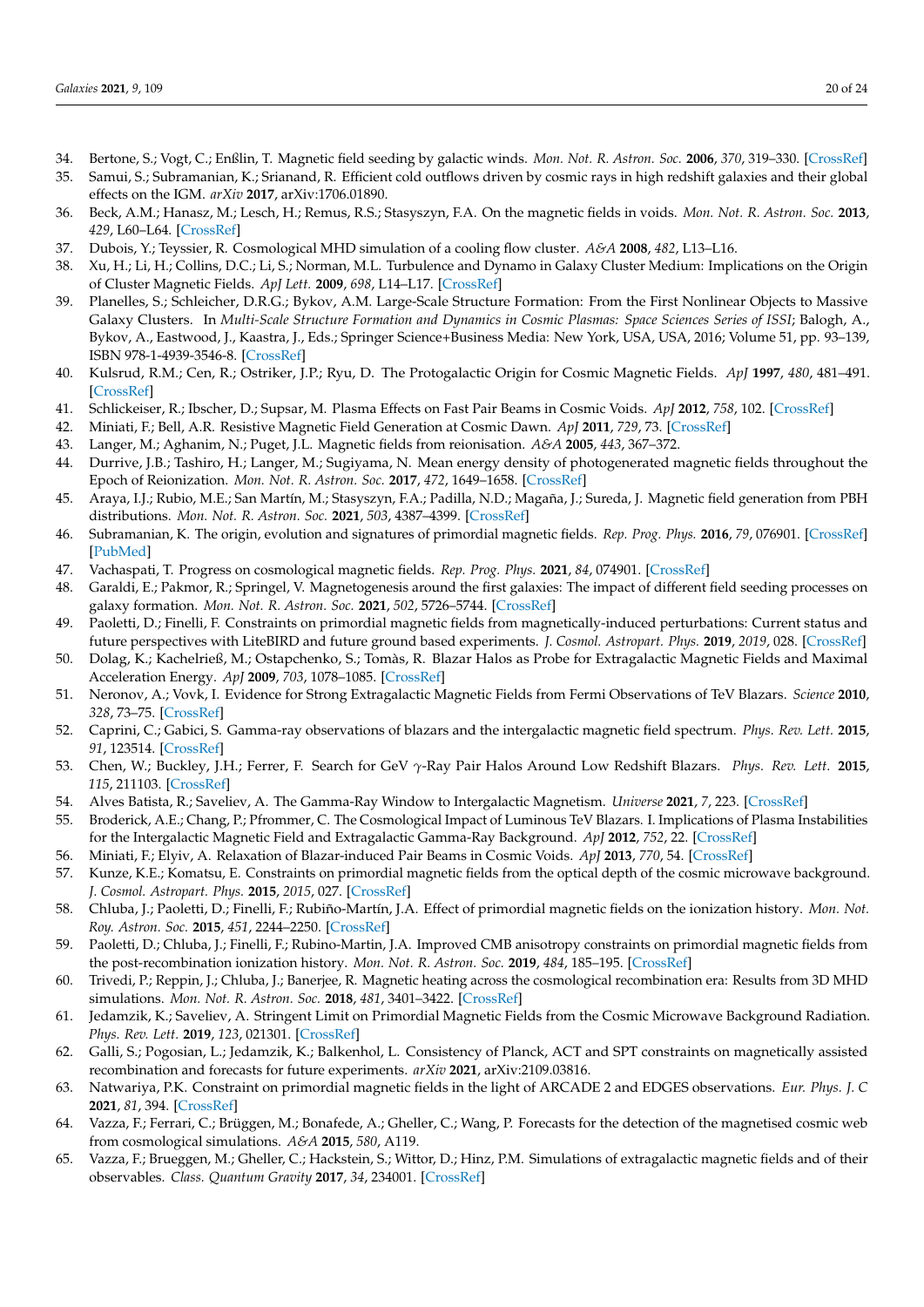- <span id="page-20-0"></span>66. Vazza, F.; Brüggen, M.; Gheller, C.; Wang, P. On the amplification of magnetic fields in cosmic filaments and galaxy clusters. *Mon. Not. R. Astron. Soc.* **2014**, *445*, 3706–3722. [\[CrossRef\]](http://dx.doi.org/10.1093/mnras/stu1896)
- <span id="page-20-1"></span>67. Locatelli, N.; Vazza, F.; Domínguez-Fernández, P. The Challenge of Detecting Intracluster Filaments with Faraday Rotation. *Galaxies* **2018**, *6*, 128. [\[CrossRef\]](http://dx.doi.org/10.3390/galaxies6040128)
- <span id="page-20-2"></span>68. Vazza, F.; Ettori, S.; Roncarelli, M.; Angelinelli, M.; Brüggen, M.; Gheller, C. Detecting shocked intergalactic gas with X-ray and radio observations. *A&A* **2019**, *627*, A5.
- 69. Vazza, F.; Feletti, A. The quantitative comparison between the neuronal network and the cosmic web. *Front. Phys.* **2020**, *8*, 491. [\[CrossRef\]](http://dx.doi.org/10.3389/fphy.2020.525731)
- <span id="page-20-20"></span>70. Vernstrom, T.; Heald, G.; Vazza, F.; Galvin, T.J.; West, J.L.; Locatelli, N.; Fornengo, N.; Pinetti, E. Discovery of magnetic fields along stacked cosmic filaments as revealed by radio and X-ray emission. *Mon. Not. R. Astron. Soc.* **2021**, *505*, 4178–4196. [\[CrossRef\]](http://dx.doi.org/10.1093/mnras/stab1301)
- <span id="page-20-3"></span>71. Hodgson, T.; Vazza, F.; Johnston-Hollitt, M.; McKinley, B. FIGARO Simulation: FIlaments & GAlactic RadiO Simulation. *arXiv* **2021**, arXiv:2106.07901.
- <span id="page-20-4"></span>72. Simionescu, A.; Ettori, S.; Werner, N.; Nagai, D.; Vazza, F.; Akamatsu, H.; Pinto, C.; de Plaa, J.; Wijers, N.; Nelson, D.; et al. Voyage through the hidden physics of the cosmic web. *Exp. Astron.* **2021**, *51*, 1043–1079. [\[CrossRef\]](http://dx.doi.org/10.1007/s10686-021-09720-0)
- <span id="page-20-5"></span>73. Angelinelli, M.; Ettori, S.; Vazza, F.; Jones, T.W. Properties of clumps and filaments around galaxy clusters. *arXiv* **2021**, arXiv:2102.01096.
- <span id="page-20-6"></span>74. Eckert, D.; Jauzac, M.; Shan, H.; Kneib, J.P.; Erben, T.; Israel, H.; Jullo, E.; Klein, M.; Massey, R.; Richard, J.; et al. Warm–hot baryons comprise 5–10 per cent of filaments in the cosmic web. *Nature* **2015**, *528*, 105–107. [\[CrossRef\]](http://dx.doi.org/10.1038/nature16058)
- <span id="page-20-7"></span>75. Reiprich, T.H.; Veronica, A.; Pacaud, F.; Ramos-Ceja, M.E.; Ota, N.; Sanders, J.; Kara, M.; Erben, T.; Klein, M.; Erler, J.; et al. The Abell 3391/95 galaxy cluster system. A 15 Mpc intergalactic medium emission filament, a warm gas bridge, infalling matter clumps, and (re-) accelerated plasma discovered by combining SRG/eROSITA data with ASKAP/EMU and DECam data. *A&A* **2021**, *647*, A2.
- <span id="page-20-8"></span>76. Tanimura, H.; Aghanim, N.; Kolodzig, A.; Douspis, M.; Malavasi, N. First detection of stacked X-ray emission from cosmic web filaments. *A&A* **2020**, *643*, L2.
- <span id="page-20-9"></span>77. Ryu, D.; Kang, H.; Hallman, E.; Jones, T.W. Cosmological Shock Waves and Their Role in the Large-Scale Structure of the Universe. *ApJ* **2003**, *593*, 599–610. [\[CrossRef\]](http://dx.doi.org/10.1086/376723)
- <span id="page-20-10"></span>78. Pfrommer, C.; Springel, V.; Enßlin, T.A.; Jubelgas, M. Detecting shock waves in cosmological smoothed particle hydrodynamics simulations. *Mon. Not. R. Astron. Soc.* **2006**, *367*, 113–131. [\[CrossRef\]](http://dx.doi.org/10.1111/j.1365-2966.2005.09953.x)
- <span id="page-20-11"></span>79. Keshet, U.; Waxman, E.; Loeb, A. Imprint of Intergalactic Shocks on the Radio Sky. *ApJ* **2004**, *617*, 281–302. [\[CrossRef\]](http://dx.doi.org/10.1086/424837)
- 80. Brown, S.D. Synchrotron Emission on the Largest Scales: Radio Detection of the Cosmic-Web. *J. Astrophys. Astron.* **2011**, *32*, 577–584. [\[CrossRef\]](http://dx.doi.org/10.1007/s12036-011-9114-4)
- <span id="page-20-12"></span>81. Araya-Melo, P.A.; Aragón-Calvo, M.A.; Brüggen, M.; Hoeft, M. Radio emission in the cosmic web. *Mon. Not. R. Astron. Soc.* **2012**, *423*, 2325–2341. [\[CrossRef\]](http://dx.doi.org/10.1111/j.1365-2966.2012.21042.x)
- <span id="page-20-13"></span>82. Govoni, F.; Orrù, E.; Bonafede, A.; Iacobelli, M.; Paladino, R.; Vazza, F.; Murgia, M.; Vacca, V.; Giovannini, G.; Feretti, L.; et al. A radio ridge connecting two galaxy clusters in a filament of the cosmic web. *Science* **2019**, *364*, 981–984. [\[CrossRef\]](http://dx.doi.org/10.1126/science.aat7500)
- <span id="page-20-14"></span>83. Botteon, A.; van Weeren, R.J.; Brunetti, G.; de Gasperin, F.; Intema, H.T.; Osinga, E.; Di Gennaro, G.; Shimwell, T.W.; Bonafede, A.; Brüggen, M.; et al. A giant radio bridge connecting two galaxy clusters in Abell 1758. *Mon. Not. R. Astron. Soc.* **2020**, *499*, L11–L15.
- <span id="page-20-15"></span>84. Brunetti, G.; Vazza, F. Second-order Fermi Reacceleration Mechanisms and Large-Scale Synchrotron Radio Emission in Intracluster Bridges. *Phys. Rev. Lett.* **2020**, *124*, 051101. [\[CrossRef\]](http://dx.doi.org/10.1103/PhysRevLett.124.051101)
- <span id="page-20-16"></span>85. Bonafede, A.; Brunetti, G.; Vazza, F.; Simionescu, A.; Giovannini, G.; Bonnassieux, E.; Shimwell, T.W.; Brüggen, M.; van Weeren, R.J.; Botteon, A.; et al. The Coma Cluster at LOw Frequency ARray Frequencies. I. Insights into Particle Acceleration Mechanisms in the Radio Bridge. *ApJ* **2021**, *907*, 32. [\[CrossRef\]](http://dx.doi.org/10.3847/1538-4357/abcb8f)
- <span id="page-20-17"></span>86. Locatelli, N.; Vazza, F.; Bonafede, A.; Banfi, S.; Bernardi, G.; Gheller, C.; Botteon, A.; Shimwell, T. New constraints on the magnetic field in cosmic web filaments. *A&A* **2021**, *652*, A80. [\[CrossRef\]](http://dx.doi.org/10.1051/0004-6361/202140526)
- <span id="page-20-18"></span>87. Brown, S.; Vernstrom, T.; Carretti, E.; Dolag, K.; Gaensler, B.M.; Staveley-Smith, L.; Bernardi, G.; Haverkorn, M.; Kesteven, M.; Poppi, S. Limiting magnetic fields in the cosmic web with diffuse radio emission. *Mon. Not. R. Astron. Soc.* **2017**, *468*, 4246–4253. [\[CrossRef\]](http://dx.doi.org/10.1093/mnras/stx746)
- <span id="page-20-19"></span>88. Vernstrom, T.; Gaensler, B.M.; Brown, S.; Lenc, E.; Norris, R.P. Low-frequency radio constraints on the synchrotron cosmic web. *Mon. Not. R. Astron. Soc.* **2017**, *467*, 4914–4936. [\[CrossRef\]](http://dx.doi.org/10.1093/mnras/stx424)
- <span id="page-20-21"></span>89. Hodgson, T.; Vazza, F.; Johnston-Hollitt, M.; Duchesne, S.W.; McKinley, B. Stacking the Synchrotron Cosmic Web with FIGARO. *arXiv* **2021**, arXiv:2108.13682.
- <span id="page-20-22"></span>90. Akahori, T.; Gaensler, B.M.; Ryu, D. Statistical Techniques for Detecting the Intergalactic Magnetic Field from Large Samples of Extragalactic Faraday Rotation Data. *ApJ* **2014**, *790*, 123. [\[CrossRef\]](http://dx.doi.org/10.1088/0004-637X/790/2/123)
- <span id="page-20-23"></span>91. Vacca, V.; Oppermann, N.; Enßlin, T.; Jasche, J.; Selig, M.; Greiner, M.; Junklewitz, H.; Reinecke, M.; Brüggen, M.; Carretti, E.; et al. Using rotation measure grids to detect cosmological magnetic fields: A Bayesian approach. *A&A* **2016**, *591*, A13.
- 92. Blasi, P.; Burles, S.; Olinto, A.V. Cosmological Magnetic Field Limits in an Inhomogeneous Universe. *ApJ Lett.* **1999**, *514*, L79–L82. [\[CrossRef\]](http://dx.doi.org/10.1086/311958)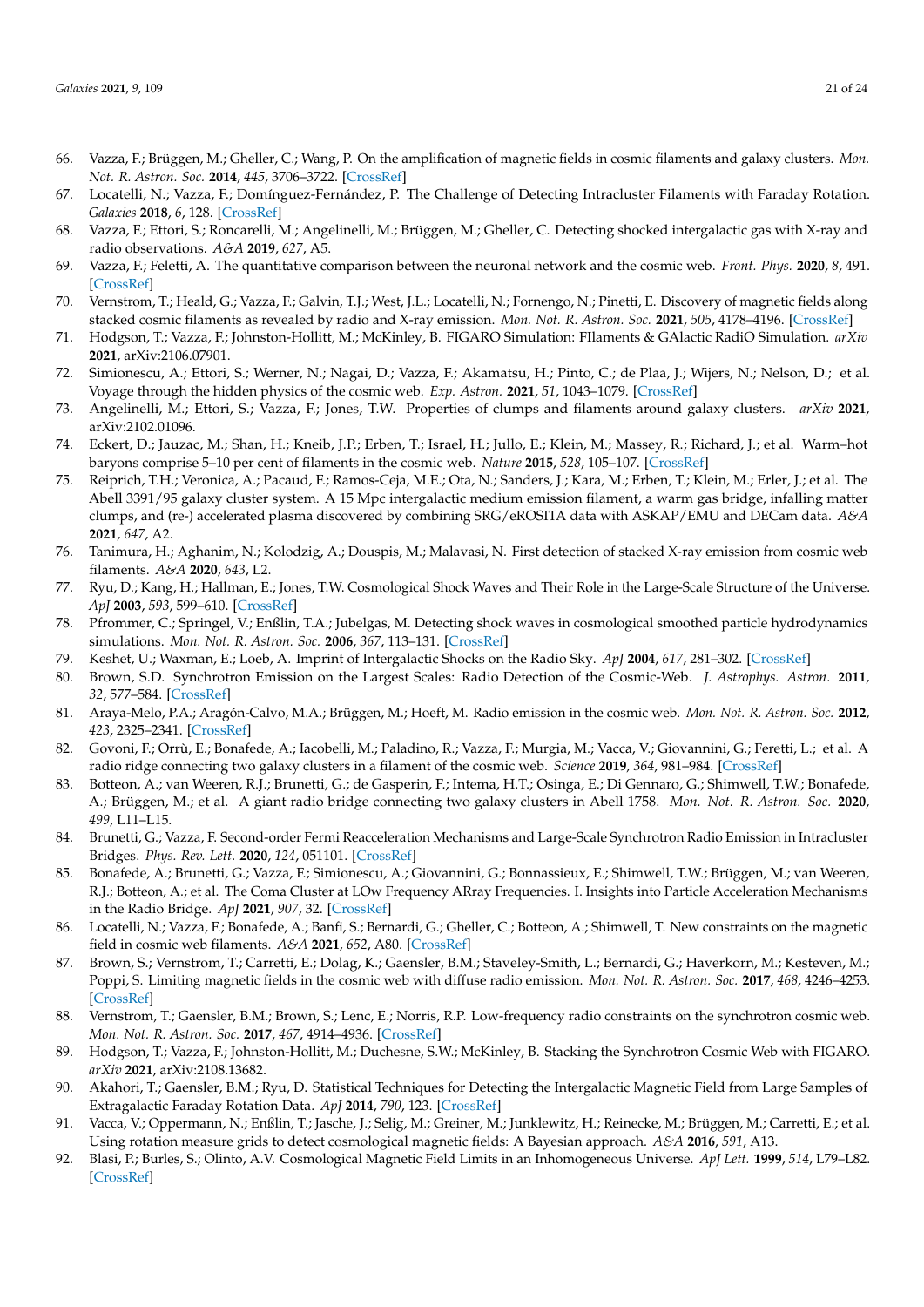- <span id="page-21-0"></span>93. Xu, Y.; Kronberg, P.P.; Habib, S.; Dufton, Q.W. A Faraday Rotation Search for Magnetic Fields in Large-scale Structure. *ApJ* **2006**, *637*, 19–26. [\[CrossRef\]](http://dx.doi.org/10.1086/498336)
- <span id="page-21-1"></span>94. Pshirkov, M.S.; Tinyakov, P.G.; Urban, F.R. New Limits on Extragalactic Magnetic Fields from Rotation Measures. *Phys. Rev. Lett.* **2016**, *116*, 191302. [\[CrossRef\]](http://dx.doi.org/10.1103/PhysRevLett.116.191302) [\[PubMed\]](http://www.ncbi.nlm.nih.gov/pubmed/27232014)
- <span id="page-21-2"></span>95. O'Sullivan, S.P.; Machalski, J.; Van Eck, C.L.; Heald, G.; Brüggen, M.; Fynbo, J.P.U.; Heintz, K.E.; Lara-Lopez, M.A.; Vacca, V.; Hardcastle, M.J.; et al. The intergalactic magnetic field probed by a giant radio galaxy. *A&A* **2019**, *622*, A16.
- <span id="page-21-3"></span>96. Taylor, A.R.; Stil, J.M.; Sunstrum, C. A Rotation Measure Image of the Sky. *ApJ* **2009**, *702*, 1230–1236. [\[CrossRef\]](http://dx.doi.org/10.1088/0004-637X/702/2/1230)
- <span id="page-21-4"></span>97. Amaral, A.D.; Vernstrom, T.; Gaensler, B.M. Constraints on large-scale magnetic fields in the intergalactic medium using cross-correlation methods. *Mon. Not. R. Astron. Soc.* **2021**, *503*, 2913–2926. [\[CrossRef\]](http://dx.doi.org/10.1093/mnras/stab564)
- <span id="page-21-5"></span>98. Vernstrom, T.; Gaensler, B.M.; Rudnick, L.; Andernach, H. Differences in Faraday Rotation between Adjacent Extragalactic Radio Sources as a Probe of Cosmic Magnetic Fields. *ApJ* **2019**, *878*, 92. [\[CrossRef\]](http://dx.doi.org/10.3847/1538-4357/ab1f83)
- <span id="page-21-6"></span>99. Stuardi, C.; O'Sullivan, S.P.; Bonafede, A.; Brüggen, M.; Dabhade, P.; Horellou, C.; Morganti, R.; Carretti, E.; Heald, G.; Iacobelli, M.; et al. The LOFAR view of intergalactic magnetic fields with giant radio galaxies. *A&A* **2020**, *638*, A48.
- <span id="page-21-7"></span>100. O'Sullivan, S.P.; Brüggen, M.; Vazza, F.; Carretti, E.; Locatelli, N.T.; Stuardi, C.; Vacca, V.; Vernstrom, T.; Heald, G.; Horellou, C.; et al. New constraints on the magnetization of the cosmic web using LOFAR Faraday rotation observations. *Mon. Not. R. Astron. Soc.* **2020**, *495*, 2607–2619. [\[CrossRef\]](http://dx.doi.org/10.1093/mnras/staa1395)
- <span id="page-21-8"></span>101. Bryan, G.L.; Norman, M.L.; O'Shea, B.W.; Abel, T.; Wise, J.H.; Turk, M.J.; Reynolds, D.R.; Collins, D.C.; Wang, P.; Skillman, S.W.; et al. ENZO: An Adaptive Mesh Refinement Code for Astrophysics. *ApJS* **2014**, *211*, 19. [\[CrossRef\]](http://dx.doi.org/10.1088/0067-0049/211/2/19)
- <span id="page-21-9"></span>102. Gheller, C.; Vazza, F. A survey of the thermal and non-thermal properties of cosmic filaments. *Mon. Not. R. Astron. Soc.* **2019**, *486*, 981–1002. [\[CrossRef\]](http://dx.doi.org/10.1093/mnras/stz843)
- <span id="page-21-24"></span>103. Banfi, S.; Vazza, F.; Wittor, D. Shock waves in the magnetized cosmic web: The role of obliquity and cosmic-ray acceleration. *arXiv* **2020**, arXiv:2006.10063.
- <span id="page-21-17"></span>104. Gheller, C.; Vazza, F. Multiwavelength cross-correlation analysis of the simulated cosmic web. *Mon. Not. R. Astron. Soc.* **2020**, *494*, 5603–5618. [\[CrossRef\]](http://dx.doi.org/10.1093/mnras/staa1032)
- <span id="page-21-10"></span>105. Vazza, F.; Paoletti, D.; Banfi, S.; Finelli, F.; Gheller, C.; O'Sullivan, S.P.; Brüggen, M. Simulations and observational tests of primordial magnetic fields from Cosmic Microwave Background constraintsok. *Mon. Not. R. Astron. Soc.* **2021**, *500*, 5350–5368. [\[CrossRef\]](http://dx.doi.org/10.1093/mnras/staa3532)
- <span id="page-21-11"></span>106. Miniati, F. The Matryoshka Run: A Eulerian Refinement Strategy to Study the Statistics of Turbulence in Virialized Cosmic Structures. *ApJ* **2014**, *782*, 21. [\[CrossRef\]](http://dx.doi.org/10.1088/0004-637X/782/1/21)
- <span id="page-21-12"></span>107. Planck Collaboration; Ade, P.A.R.; Aghanim, N.; Arnaud, M.; Ashdown, M.; Aumont, J.; Baccigalupi, C.; Banday, A.J.; Barreiro, R.B.; Bartlett, J.G.; et al. Planck 2015 results. XIII. Cosmological parameters. *A&A* **2016**, *594*, A13.
- <span id="page-21-13"></span>108. Bonafede, A.; Dolag, K.; Stasyszyn, F.; Murante, G.; Borgani, S. A non-ideal magnetohydrodynamic GADGET: Simulating massive galaxy clusters. *Mon. Not. R. Astron. Soc.* **2011**, *418*, 2234–2250. [\[CrossRef\]](http://dx.doi.org/10.1111/j.1365-2966.2011.19523.x)
- <span id="page-21-14"></span>109. Ruszkowski, M.; Lee, D.; Brüggen, M.; Parrish, I.; Oh, S.P. Cosmological Magnetohydrodynamic Simulations of Cluster Formation with Anisotropic Thermal Conduction. *ApJ* **2011**, *740*, 81. [\[CrossRef\]](http://dx.doi.org/10.1088/0004-637X/740/2/81)
- <span id="page-21-15"></span>110. Govoni, F.; Murgia, M.; Vacca, V.; Loi, F.; Girardi, M.; Gastaldello, F.; Giovannini, G.; Feretti, L.; Paladino, R.; Carretti, E.; et al. Sardinia Radio Telescope observations of Abell 194. The intra-cluster magnetic field power spectrum. *A&A* **2017**, *603*, A122.
- <span id="page-21-16"></span>111. Stuardi, C.; Bonafede, A.; Lovisari, L.; Domínguez-Fernández, P.; Vazza, F.; Brüggen, M.; van Weeren, R.J.; de Gasperin, F. The intracluster magnetic field in the double relic galaxy cluster Abell 2345. *Mon. Not. R. Astron. Soc.* **2021**, *502*, 2518–2535. [\[CrossRef\]](http://dx.doi.org/10.1093/mnras/stab218)
- <span id="page-21-18"></span>112. Hodgson, T.; Johnston-Hollitt, M.; McKinley, B.; Vernstrom, T.; Vacca, V. Low(er) frequency follow-up of 28 candidate, large-scale synchrotron sources. *Publ. Astron. Soc. Aust.* **2020**, *37*, e032. [\[CrossRef\]](http://dx.doi.org/10.1017/pasa.2020.26)
- <span id="page-21-19"></span>113. Loi, F.; Murgia, M.; Govoni, F.; Vacca, V.; Prandoni, I.; Bonafede, A.; Feretti, L. Simulations of the polarized radio sky and predictions on the confusion limit in polarization for future radio surveys. *Mon. Not. R. Astron. Soc.* **2019**, *485*, 5285–5293. [\[CrossRef\]](http://dx.doi.org/10.1093/mnras/stz350)
- <span id="page-21-20"></span>114. Bykov, A.M.; Vazza, F.; Kropotina, J.A.; Levenfish, K.P.; Paerels, F.B.S. Shocks and Non-thermal Particles in Clusters of Galaxies. *Sci. Space Rev.* **2019**, *215*, 14. [\[CrossRef\]](http://dx.doi.org/10.1007/s11214-019-0585-y)
- 115. Kang, H.; Ryu, D.; Ha, J.H. Electron Preacceleration in Weak Quasi-perpendicular Shocks in High-beta Intracluster Medium. *ApJ* **2019**, *876*, 79. [\[CrossRef\]](http://dx.doi.org/10.3847/1538-4357/ab16d1)
- <span id="page-21-21"></span>116. Xu, R.; Spitkovsky, A.; Caprioli, D. Electron Acceleration in One-dimensional Nonrelativistic Quasi-perpendicular Collisionless Shocks. *ApJ Lett.* **2020**, *897*, L41.
- <span id="page-21-22"></span>117. Botteon, A.; Brunetti, G.; Ryu, D.; Roh, S. Shock acceleration efficiency in radio relics. *A&A* **2020**, *634*, A64.
- 118. Rajpurohit, K.; Hoeft, M.; Vazza, F.; Rudnick, L.; van Weeren, R.J.; Wittor, D.; Drabent, A.; Brienza, M.; Bonnassieux, E.; Locatelli, N.; et al. New mysteries and challenges from the Toothbrush relic: Wideband observations from 550 MHz to 8 GHz. *A&A* **2020**, *636*, A30.
- <span id="page-21-23"></span>119. Locatelli, N.T.; Rajpurohit, K.; Vazza, F.; Gastaldello, F.; Dallacasa, D.; Bonafede, A.; Rossetti, M.; Stuardi, C.; Bonassieux, E.; Brunetti, G.; et al. Discovering the most elusive radio relic in the sky: Diffuse shock acceleration caught in the act? *Mon. Not. R. Astron. Soc.* **2020**, *496*, L48–L53. [\[CrossRef\]](http://dx.doi.org/10.1093/mnrasl/slaa074)
- <span id="page-21-25"></span>120. Gheller, C.; Vazza, F.; Favre, J.; Brüggen, M. Properties of cosmological filaments extracted from Eulerian simulations. *Mon. Not. R. Astron. Soc.* **2015**, *453*, 1164–1185. [\[CrossRef\]](http://dx.doi.org/10.1093/mnras/stv1646)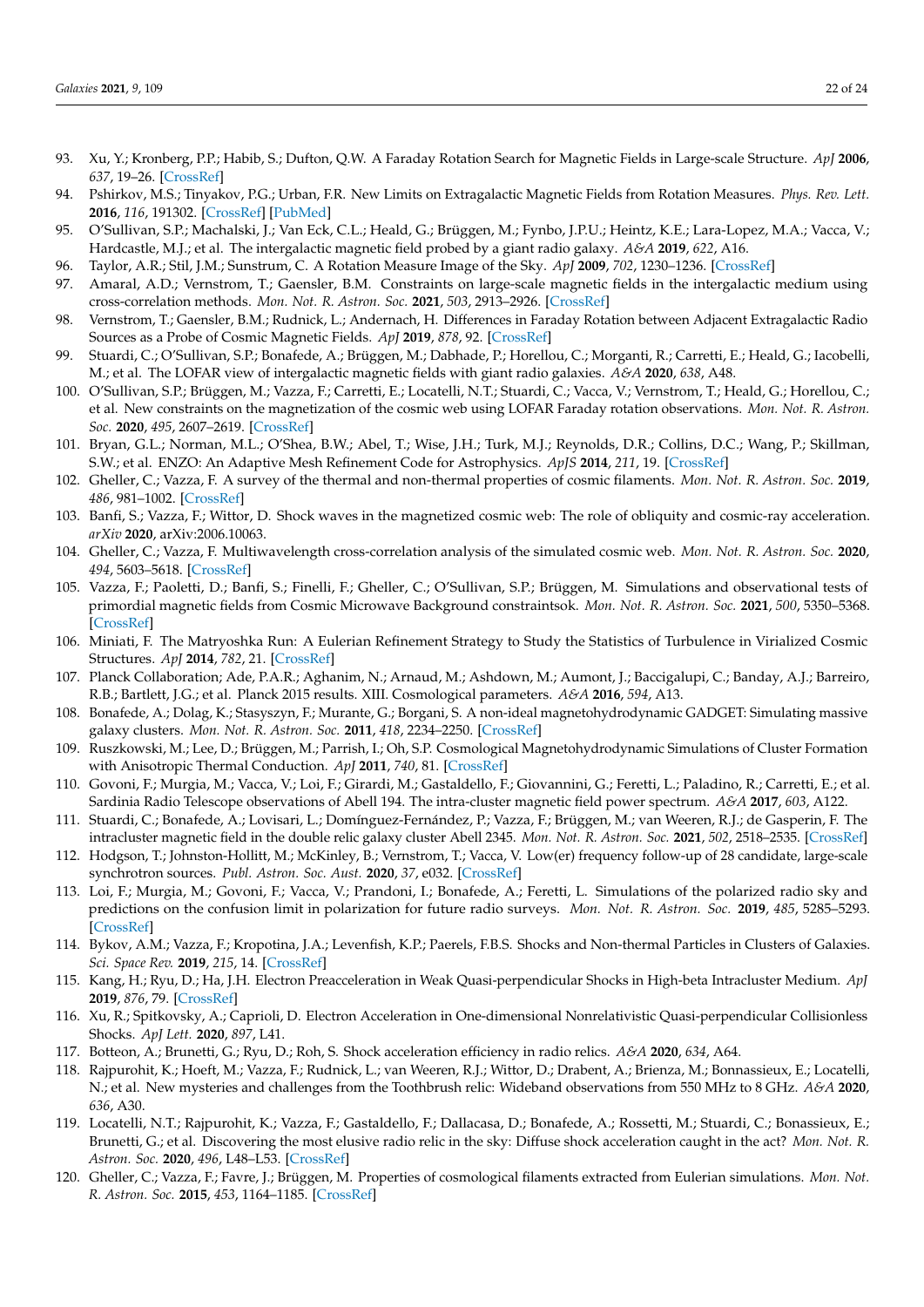- <span id="page-22-0"></span>121. Banfi, S.; Vazza, F.; Gheller, C. On the alignment of haloes, filaments and magnetic fields in the simulated cosmic web. *Mon. Not. R. Astron. Soc.* **2021**, *503*, 4016–4031. [\[CrossRef\]](http://dx.doi.org/10.1093/mnras/stab655)
- <span id="page-22-1"></span>122. Oppermann, N.; Junklewitz, H.; Greiner, M.; Enßlin, T.A.; Akahori, T.; Carretti, E.; Gaensler, B.M.; Goobar, A.; Harvey-Smith, L.; Johnston-Hollitt, M.; et al. Estimating extragalactic Faraday rotation. *A&A* **2015**, *575*, A118.
- <span id="page-22-2"></span>123. Schnitzeler, D.H.F.M. The latitude dependence of the rotation measures of NVSS sources. *Mon. Not. R. Astron. Soc.* **2010**, *409*, L99–L103. [\[CrossRef\]](http://dx.doi.org/10.1111/j.1745-3933.2010.00957.x)
- <span id="page-22-3"></span>124. Banfield, J.K.; Schnitzeler, D.H.F.M.; George, S.J.; Norris, R.P.; Jarrett, T.H.; Taylor, A.R.; Stil, J.M. Radio galaxies and their magnetic fields out to z ≤ 3. *Mon. Not. R. Astron. Soc.* **2014**, *444*, 700–710.
- <span id="page-22-4"></span>125. Sigl, G.; Miniati, F.; Ensslin, T.A. Ultra-high energy cosmic rays in a structured and magnetized universe. *Phys. Rev.* **2003**, *D68*, 043002.
- <span id="page-22-5"></span>126. Dolag, K.; Grasso, D.; Springel, V.; Tkachev, I. Constrained simulations of the magnetic field in the local Universe and the propagation of ultrahigh energy cosmic rays. *J. Cosmol. Astropart. Phys.* **2005**, *2005*, 009. [\[CrossRef\]](http://dx.doi.org/10.1088/1475-7516/2005/01/009)
- 127. Berezinsky, V. Extragalactic cosmic rays and their signatures. *Astropart. Phys.* **2014**, *53*, 120–129. [\[CrossRef\]](http://dx.doi.org/10.1016/j.astropartphys.2013.04.001)
- <span id="page-22-6"></span>128. Alves Batista, R.; Sigl, G. Diffusion of cosmic rays at EeV energies in inhomogeneous extragalactic magnetic fields. *J. Cosmol. Astropart. Phys.* **2014**, *2014*, 031. [\[CrossRef\]](http://dx.doi.org/10.1088/1475-7516/2014/11/031)
- <span id="page-22-7"></span>129. Hackstein, S.; Vazza, F.; Brüggen, M.; Sigl, G.; Dundovic, A. Propagation of ultrahigh energy cosmic rays in extragalactic magnetic fields: A view from cosmological simulations. *Mon. Not. R. Astron. Soc.* **2016**, *462*, 3660–3671. [\[CrossRef\]](http://dx.doi.org/10.1093/mnras/stw1903)
- <span id="page-22-8"></span>130. Hackstein, S.; Brüggen, M.; Vazza, F.; Gaensler, B.M.; Heesen, V. Fast radio burst dispersion measures and rotation measures and the origin of intergalactic magnetic fields. *Mon. Not. R. Astron. Soc.* **2019**, *488*, 4220–4238. [\[CrossRef\]](http://dx.doi.org/10.1093/mnras/stz2033)
- <span id="page-22-9"></span>131. Globus, N.; Piran, T.; Hoffman, Y.; Carlesi, E.; Pomarède, D. Cosmic ray anisotropy from large-scale structure and the effect of magnetic horizons. *Mon. Not. R. Astron. Soc.* **2019**, *484*, 4167–4173. [\[CrossRef\]](http://dx.doi.org/10.1093/mnras/stz164)
- <span id="page-22-10"></span>132. Petroff, E.; Hessels, J.W.T.; Lorimer, D.R. Fast radio bursts. *Astron. Astrophys. Rev.* **2019**, *27*, 4. [\[CrossRef\]](http://dx.doi.org/10.1007/s00159-019-0116-6)
- <span id="page-22-11"></span>133. Dolag, K.; Gaensler, B.M.; Beck, A.M.; Beck, M.C. Constraints on the distribution and energetics of fast radio bursts using cosmological hydrodynamic simulations. *Mon. Not. R. Astron. Soc.* **2015**, *451*, 4277–4289. [\[CrossRef\]](http://dx.doi.org/10.1093/mnras/stv1190)
- 134. Petroff, E.; Burke-Spolaor, S.; Keane, E.F.; McLaughlin, M.A.; Miller, R.; Andreoni, I.; Bailes, M.; Barr, E.D.; Bernard, S.R.; Bhandari, S.; et al. A polarized fast radio burst at low Galactic latitude. *Mon. Not. R. Astron. Soc.* **2017**, *469*, 4465–4482. [\[CrossRef\]](http://dx.doi.org/10.1093/mnras/stx1098)
- <span id="page-22-12"></span>135. Vazza, F.; Brüggen, M.; Hinz, P.M.; Wittor, D.; Locatelli, N.; Gheller, C. Probing the origin of extragalactic magnetic fields with Fast Radio Bursts. *Mon. Not. R. Astron. Soc.* **2018**, *480*, 3907–3915. [\[CrossRef\]](http://dx.doi.org/10.1093/mnras/sty1968)
- <span id="page-22-13"></span>136. Hackstein, S.; Brüggen, M.; Vazza, F.; Rodrigues, L.F.S. Redshift estimates for fast radio bursts and implications on intergalactic magnetic fields. *Mon. Not. R. Astron. Soc.* **2020**, *498*, 4811–4829. [\[CrossRef\]](http://dx.doi.org/10.1093/mnras/staa2572)
- <span id="page-22-14"></span>137. Johnston-Hollitt, M.; Govoni, F.; Beck, R.; Dehghan, S.; Pratley, L.; Akahori, T.; Heald, G.; Agudo, I.; Bonafede, A.; Carretti, E.; et al. Using SKA Rotation Measures to Reveal the Mysteries of the Magnetised Universe. In Proceedings of the Advancing Astrophysics with the Square Kilometre Array (AASKA14), Giardini Naxos, Italy, 8–13 June 2014; p. 92.
- <span id="page-22-15"></span>138. Taylor, R.; Agudo, I.; Akahori, T.; Beck, R.; Gaensler, B.; Heald, G.; Johnston-Hollitt, M.; Langer, M.; Rudnick, L.; Scaife, A.; et al. SKA Deep Polarization and Cosmic Magnetism. In Proceedings of the Advancing Astrophysics with the Square Kilometre Array (AASKA14), Giardini Naxos, Italy, 8–13 June 2014; p. 113.
- <span id="page-22-16"></span>139. Tavecchio, F.; Roncadelli, M.; Galanti, G.; Bonnoli, G. Evidence for an axion-like particle from PKS 1222+216? *Phys. Rev. Lett.* **2012**, *86*, 085036.
- <span id="page-22-17"></span>140. Horns, D.; Maccione, L.; Meyer, M.; Mirizzi, A.; Montanino, D.; Roncadelli, M. Hardening of TeV gamma spectrum of active galactic nuclei in galaxy clusters by conversions of photons into axionlike particles. *Phys. Rev. Lett.* **2012**, *86*, 075024. [\[CrossRef\]](http://dx.doi.org/10.1103/PhysRevD.86.075024)
- <span id="page-22-18"></span>141. Mirizzi, A.; Raffelt1, G.G.; Serpico, P.D. Photon-Axion Conversion in Intergalactic Magnetic Fields and Cosmological Consequences. In *Axions*; Lecture Notes in Physics; Kuster, M., Raffelt, G., Beltrán, B., Eds.; Springer: Berlin, Germany, 2008; Volume 741, p. 115.
- <span id="page-22-19"></span>142. Montanino, D.; Vazza, F.; Mirizzi, A.; Viel, M. Enhancing the Spectral Hardening of Cosmic TeV Photons by Mixing with Axionlike Particles in the Magnetized Cosmic Web. *Phys. Rev. Lett.* **2017**, *119*, 101101. [\[CrossRef\]](http://dx.doi.org/10.1103/PhysRevLett.119.101101)
- <span id="page-22-20"></span>143. Dedner, A.; Kemm, F.; Kröner, D.; Munz, C.D.; Schnitzer, T.; Wesenberg, M. Hyperbolic Divergence Cleaning for the MHD Equations. *J. Comput. Phys.* **2002**, *175*, 645–673. [\[CrossRef\]](http://dx.doi.org/10.1006/jcph.2001.6961)
- <span id="page-22-21"></span>144. Shu, C.W.; Osher, S. Efficient Implementation of Essentially Non-oscillatory Shock-Capturing Schemes. *J. Comput. Phys.* **1988**, *77*, 439–471. [\[CrossRef\]](http://dx.doi.org/10.1016/0021-9991(88)90177-5)
- <span id="page-22-22"></span>145. Kritsuk, A.G.; Nordlund, Å.; Collins, D.; Padoan, P.; Norman, M.L.; Abel, T.; Banerjee, R.; Federrath, C.; Flock, M.; Lee, D.; et al. Comparing Numerical Methods for Isothermal Magnetized Supersonic Turbulence. *ApJ* **2011**, *737*, 13. [\[CrossRef\]](http://dx.doi.org/10.1088/0004-637X/737/1/13)
- 146. Pakmor, R.; Marinacci, F.; Springel, V. Magnetic Fields in Cosmological Simulations of Disk Galaxies. *ApJ Lett.* **2014**, *783*, L20. [\[CrossRef\]](http://dx.doi.org/10.1088/2041-8205/783/1/L20)
- <span id="page-22-23"></span>147. Hopkins, P.F.; Raives, M.J. Accurate, meshless methods for magnetohydrodynamics. *Mon. Not. R. Astron. Soc.* **2016**, *455*, 51–88. [\[CrossRef\]](http://dx.doi.org/10.1093/mnras/stv2180)
- <span id="page-22-24"></span>148. Wang, P.; Abel, T.; Kaehler, R. Adaptive mesh fluid simulations on GPU. *New Astron.* **2010**, *15*, 581–589. [\[CrossRef\]](http://dx.doi.org/10.1016/j.newast.2009.10.002)
- <span id="page-22-25"></span>149. Federrath, C.; Schober, J.; Bovino, S.; Schleicher, D.R.G. The Turbulent Dynamo in Highly Compressible Supersonic Plasmas. *ApJ Lett.* **2014**, *797*, L19. [\[CrossRef\]](http://dx.doi.org/10.1088/2041-8205/797/2/L19)